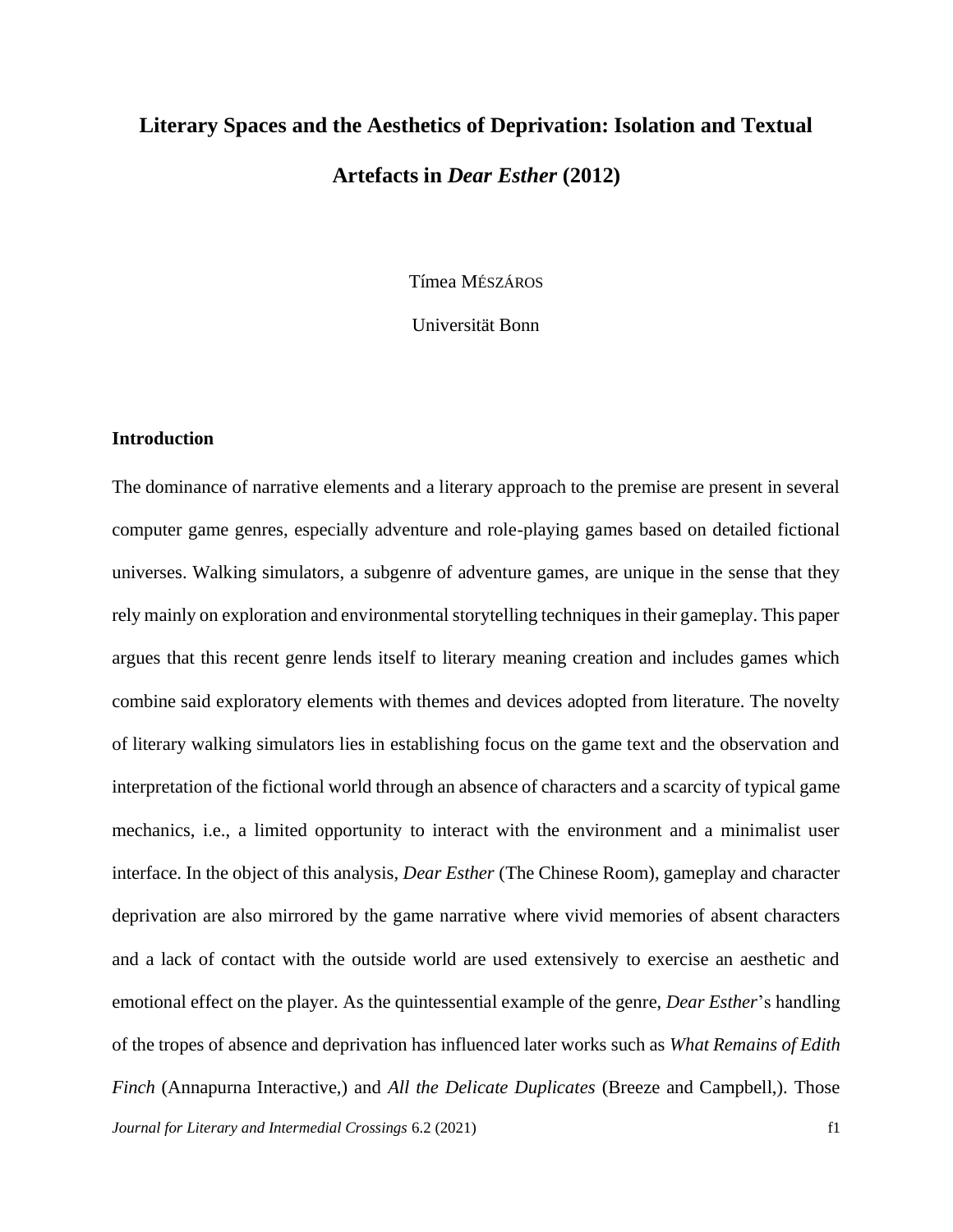who set out to discover these worlds are left alone with the script in an isolated microverse, where text as a medium often appears in a representational form to fill the void left by the departed inhabitants of the game space. In other words, *Dear Esther* has inspired creators through its signification which relies on various forms of omissions, making it a fascinating object from an aesthetic/phenomenological perspective. In what follows, an outline of the walking simulator genre, a brief overview of existing theories of literariness in computer games, as well as the notion of literary games as used here are provided. With this foundation, the subsequent analysis will illustrate how, situated at an intersection of electronic literature and games, these hybrids operate with literary elements which serve as a basis for their multimodal narration. To this end, this work combines a literary approach with a more comprehensive experiential account of the gameplay and its various building blocks including representational and ludic elements with a focus on the aforementioned themes.

## **The essence of games: terminological (re)considerations**

The past decade saw the rise of a genre of exploration-based games that disable nearly all player interactions except for observation, movement, and often reading/listening to narrative. Walking simulators focus attention on the environment through which players can often reconstruct a narrative, making both the temporal and spatial dimension of the story world key elements of their gameplay. Although a tendency to take an even more minimalistic approach to gameplay and do away with the story can be observed in some cases (e.g. *Journey* (Thatgamecompany,); *Proteus* (Twisted Tree,); or *Chionophile* (Tonguç Bodur,)), when present, the story is accentuated through the lack of opponents and fail states, becoming the centre of the experience. The digital narratives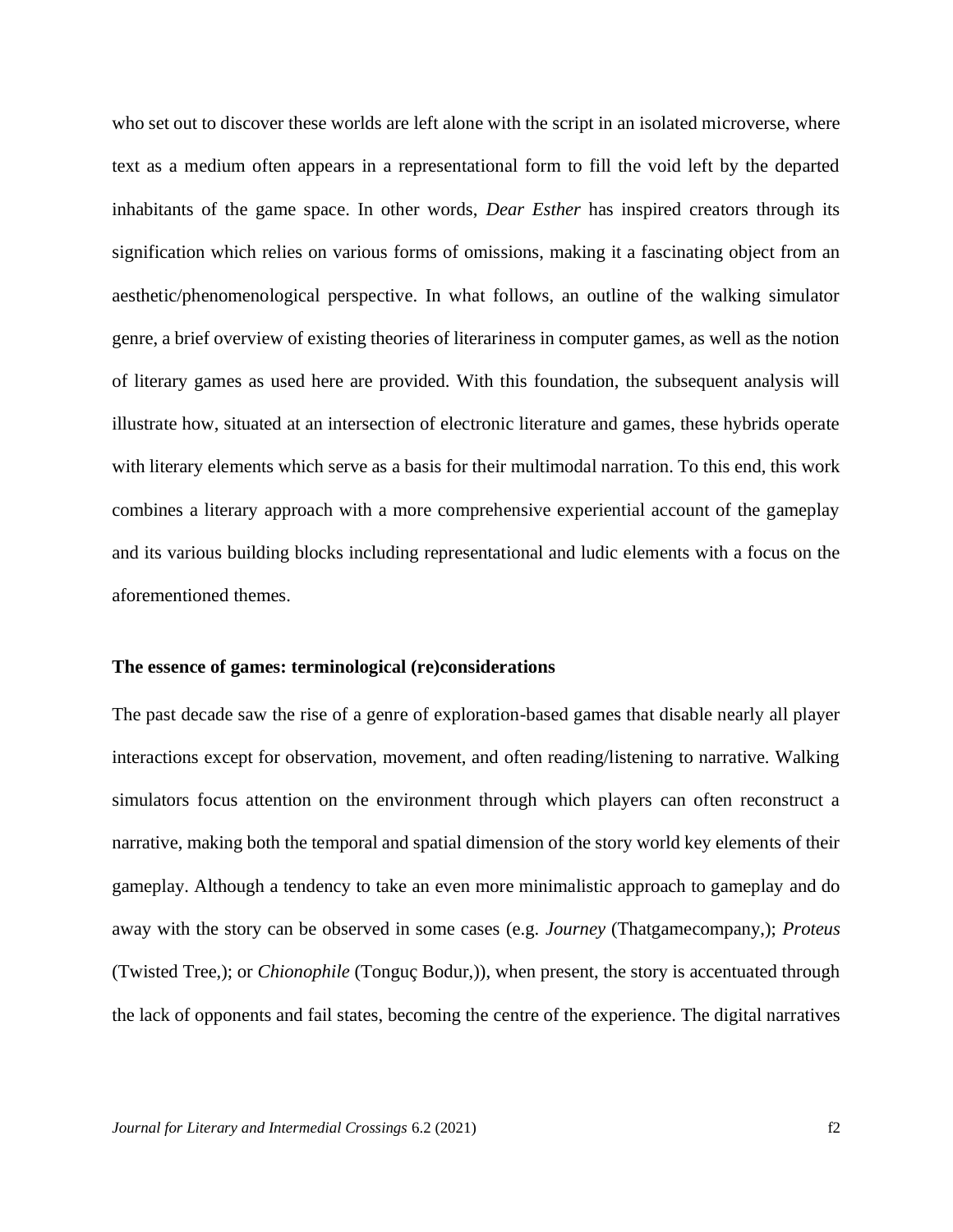examined here defy classification as belonging to a single medium and are set in worlds with their own intermedial symbolism and intratextual webs of references.

Upon its emergence, the genre prompted researchers in the field of game studies to revisit the question of the role of narrative within the medium. This led to a renewed interest in the ontology of video games, especially the two-fold issue of whether games are defined by their ludic mechanics; and whether the tools of narratology are effective when applied to games (Koenitz 2). The long-standing prescriptivist approach to these questions is based on the view that a strict separation of various media and art forms is necessary for analytical purposes. However, advocates of this theory generally overlook the fact that games inherently defy such artificial categorisation, their experience being defined by intermediality and multimodality. These interrelated terms are applied to games in a complementary sense to account for both their construction and reception. Video games are considered intermedial as they incorporate elements from various sonic, visual, audio-visual, and textual media and art forms (e.g., soundtracks, graphics, cinematics, text inserts). Therefore, player experience is multimodal since it involves a variety of senses: sight, hearing, and (in the case of some controllers and virtual reality games) tactile sensations.

Consequently, "systematic" and especially video game-specific definitions of games often prove inadequate for the purposes of aesthetic analyses (Kirkpatrick 37) or overly restrictive for a phenomenon as varied as games (Parlett qtd. in Salen and Zimmerman 71). This is also supported by the results of Salen and Zimmerman's comparison of definitions of the term "game" by fifteen prominent authors from the fields of philosophy, ludology, and game design. They conclude that, when enumerating key components of (analogue and digital) games, consensus between their outlined conditions only exists regarding the presence of rules (ibid. 79). Therefore, it might be helpful to go back to classic, general definitions of play and games (i.e., the rule-governed form of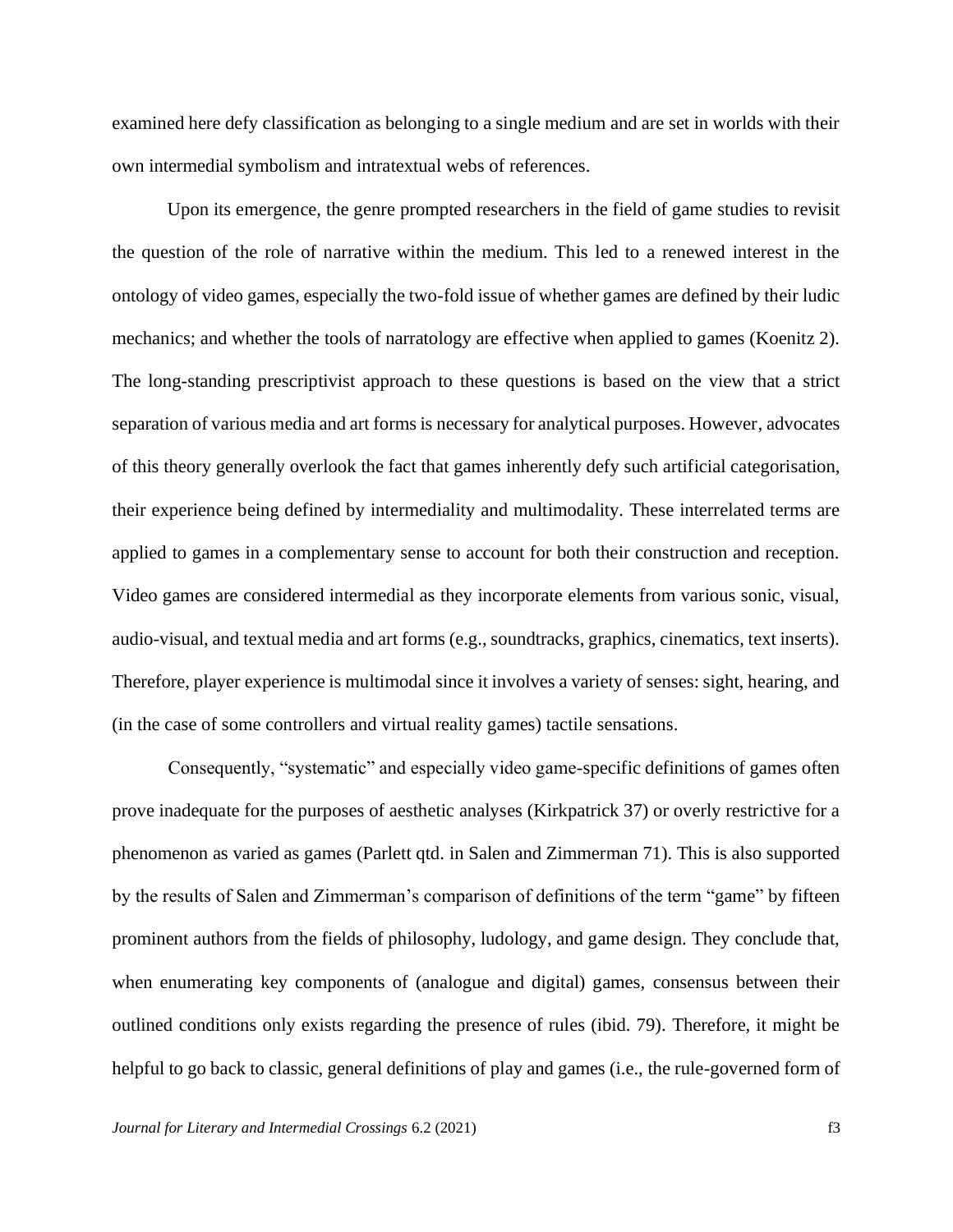play) (ibid. 72), to define an outlier case such as walking simulators which might not fit stricter definitions. Huizinga and Caillois, for example, do not specify a type of activity, mechanic, or even interaction as a prerequisite for gameness and instead look at games as phenomena characterised by their distinctness from everyday life. This at once implies the presence of a fictional element, on which they put direct emphasis (ibid.; Rodriguez). Caillois also establishes a category for games without much agency called "alea," where relinquishing control and resorting to fate is implied in the rules (Stampfl). Although he focuses mainly on games of chance, this definition is also applicable to walking simulators, where the goals are usually "enforced" and artistic expression is prioritised over player agency (Juul).

Furthermore, Caillois refuses to distinguish between cognitive and kinetic play in his conditions for categorising an activity as a game (Stampfl). Cognitive play is also the cornerstone of classic aesthetic theories postulated by Kant and subsequently Schiller, frequently cited by authors who characterise computer games as works of art (Kirkpatrick and Juul inter alia). According to the two German thinkers, aesthetic enjoyment consists in "free play" i.e., a cooperation between our reasoning and imagination (Kant 61-62; Hein 67). With regard to gaming, the primacy of mental play has been advocated by game designer Will Wright, who found that "the computer is just an incremental step, […] an intermediate model to the model in the player's head" (qtd. in Freyermuth et al. 174).

Concerning the role of game narratives, it has been proposed by many scholars that the controversy surrounding their role in games might be resolved by treating them as a phenomenon distinct from print fiction and specific to games (cf. Jenkins Salen and Zimmerman Schell). For Jenkins, this entails viewing game fictions as environments, while Schell describes them as "experiences," (qtd. in Freyermuth et al. 175). Considering that there is a significant overlap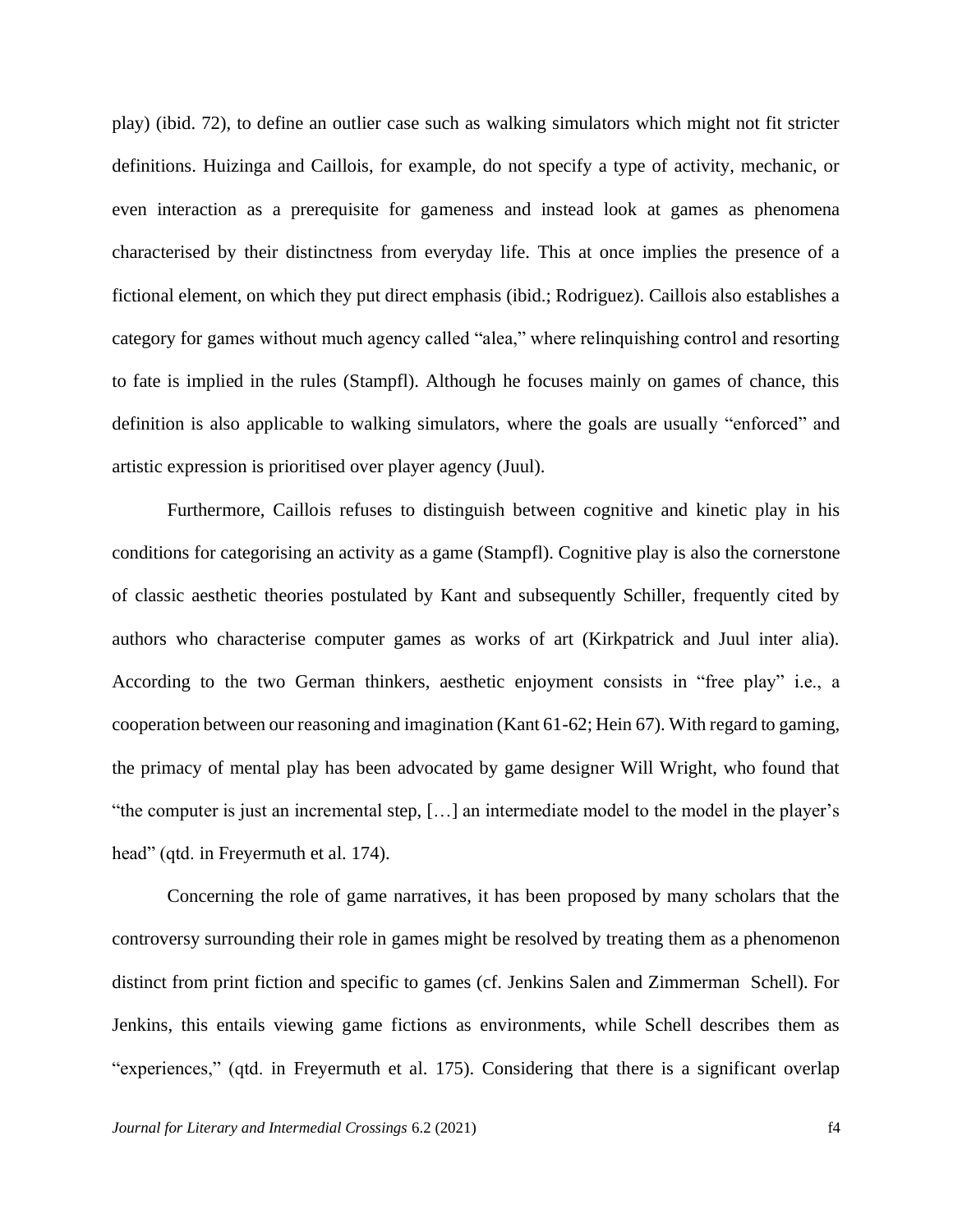between these two concepts, for the purposes of this paper, a combination of the two approaches is envisioned to support the phenomenological focus of the analysis. Therefore, this study builds on the assumption that the aesthetic analysis of video games implies the examination of the entire gameplay experience and the game world in a holistic manner rather than consisting of mere narrative biopsy (cf. Kirkpatrick 13; Wei et al. 2), which however does not exclude the possibility of a literary focus. In this way, "emergent" narratives called to life by the player's actions in more mechanic-heavy genres are not considered superior to "embedded" premises (Jenkins), typical of walking simulators in achieving immersion and eliciting a reaction from the player. Nevertheless, narrative is treated as a "gameplay function," or a Gibsonian "affordance" (Pinchbeck 4; 6) – one of the various modes games may employ to achieve this objective.

In a generic analysis, Montembeault proposes a topology of typical characteristics that can help define walking simulators as a phenomenon. The study argues that the genre uses combinations of five "modular clusters:" "[1] slow, solitary, and peaceful walking through posttraumatic codified space; [2] search for secrets among ruined places; [3][a] sense of fatalism and spectrality; [4][a] voyeuristic apprehension of everyday life; [5] first-person (dis)embodiment and ambiguous sense of identity" (6). While points 1, 2, and 4 describe the gameplay including the player's options and behaviours encouraged by the game system, 3 and 5 reflect on the representational side and typical overarching themes. The latter points provide several opportunities for literary expression and for supporting the ludic goal of solving riddles and uncovering secrets: play with language is a tool well-suited to the artistic expression of mystery and ambiguity – making it a possible artistic choice beside audio-visual and procedural means of achieving a similar effect. At the same time, as will be discussed in the section about the nature of literary games, the term "literary walking simulator" delineates an overlap between this genre and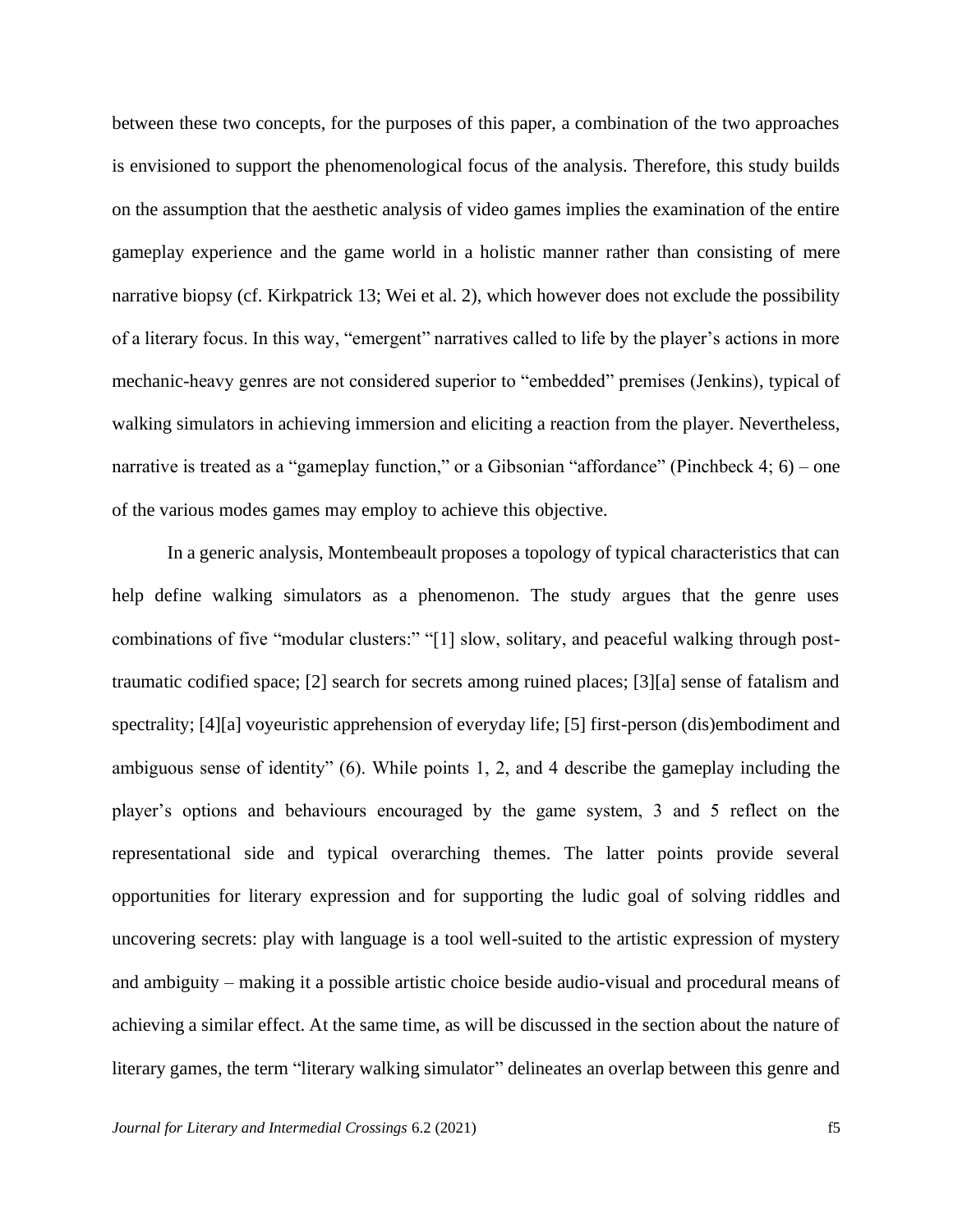games including literary elements, which predate walking simulators and are present across multiple genres. In their presentation, walking simulators draw inspiration from various media. These sources include the storytelling techniques of modernist cinema (Klamer) as well as postmodern literature – movements which favour fragmentation and emphasise subjective experiences. Furthermore, they borrow gameplay elements from other digital games from the horror, detective, and adventure genres, which also foreground the use of clues, atmospheric spaces and detailed fictional worlds. The following section will reveal how literary expression appears in games at large and why this genre has exceptional potential to accommodate it.

## **Towards a theory of literary walking simulators**

To describe games of a literary nature, this paper draws mainly upon two theories: Espen Aarseth's notion of "cybertexts" and Astrid Ensslin's taxonomy of games as located on a "literary-ludic spectrum." The former refers to all (not just digital) texts, the interpretation of which entails a kinetic and/or cognitive challenge, such as the reconstruction of highly fragmented narratives (Aarseth 1). Literary walking simulators incorporate cognitive play and thus may be regarded as "cybertexts." Like Aarseth, Ensslin also focuses on the presence of literary features in computer games on the level of content rather than form. Excluding adaptations of print literature, she narrows the category down to original, standalone story worlds presented via literary techniques (32). Building on these theories, the concept of literary computer games employed here refers to examples incorporating a rich subtext, wordplay, symbolism, or other devices of indirect signification that are given a crucial role in the narrative, and thus contain multiple layers of meaning on the level of language. Literary games encourage players to strive for a close reading while simultaneously challenging them through a fragmented presentation of the plot and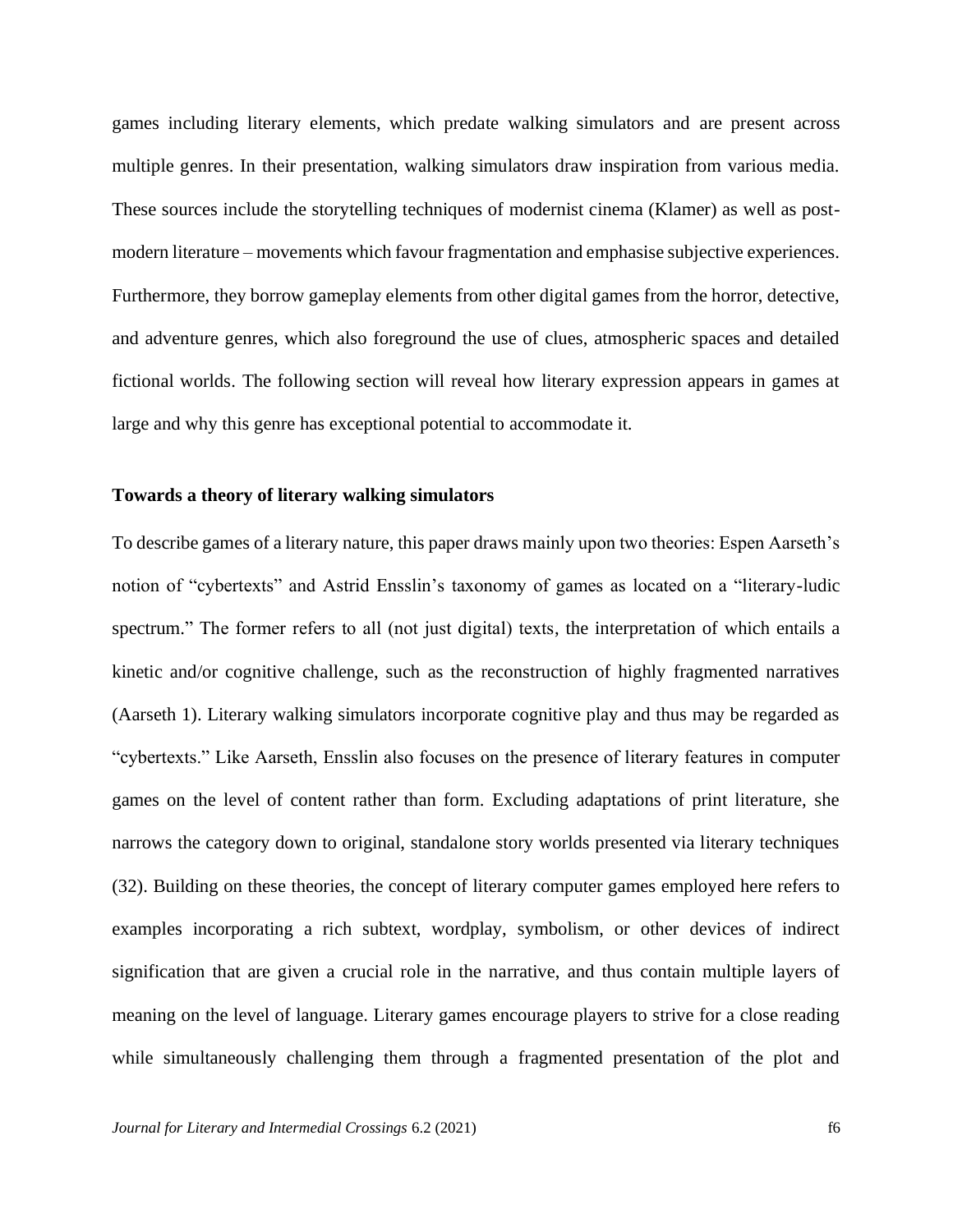subjective, unreliable narration. They tend to emphasise the artistic self-expression of the author and often include metafictional/metamedial elements.

This broad definition calls for a number of examples as to how literariness is implemented in game design. A common literary technique in computer games is the inclusion of interior monologues which serve to introduce the player to a given character's thought processes. In *Literary Gaming*, Ensslin analyses Act II of the horror game *The Path* (Tale of Tales), where we get written notes of the playable character's impressions in reaction to the environment as we walk around a forest (146). Similarly, adventure game *Heavy Rain* (Sony) gives the player the option to eavesdrop on the active character's thoughts at any point in time, unfiltered by relevance. Roleplaying game *Disco Elysium* (ZA/UM) uses a dialogue box containing not only interactions between characters but also imagined conversations (sometimes with inanimate objects). What is more, the player also gets clues from the character's intuition and the content of their daydreams. In *Disco Elysium*, these pieces of information are presented using second-person address in a manner resembling 1980s text adventures. In the case of *Dear Esther*, the use of a writing style mimicking the free flow of the narrator's thoughts is combined with another link to literature: metatextual comments regarding the processes of fiction writing (relating to the author) and reading (referencing the experience of the player) alike. Literariness is therefore understood as a feature present in computer games across multiple genres.

Walking simulators often choose a more structured, mediated representation of the character's subjective consciousness. This is realised by means of recollections constituting 'autobiographic' writing, presented in the form of diaries, notes, or personal notebooks (e.g. in *What Remains of Edith Finch*; *Gone Home* (Fullbright); or *All the Delicate Duplicates*), or, in the case *of Dear Esther*, unsent letters. These more elaborate representations of the subject's mental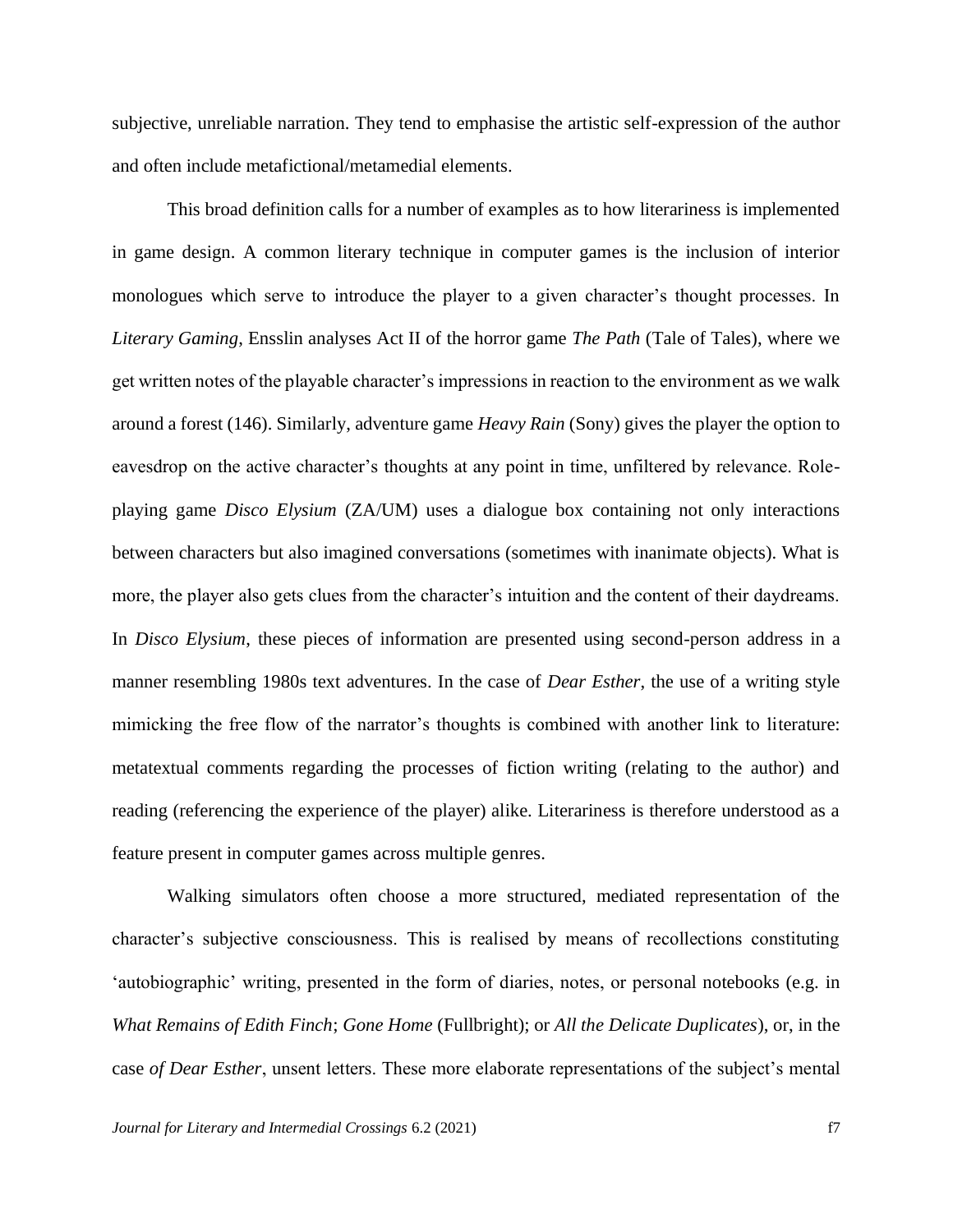processes are more likely to employ literary devices such as symbols and motifs than the brief momentary impressions employed in other genres. Simultaneously, these longer passages often retain a fragmented, meandering quality to ensure a realistic representation of mental states such as doubt, confusion and anguish (befitting the "post-traumantic codified space" (Montembeault 6) often encountered in walking simulators). These clues (be they written or recorded) usually cannot be collected or revisited, demanding close and constant attention from the player. In a textual form, they may be depicted in a spatial manner, as overlays in the environment or attached to objects. Moreover, characters' emotional states are often reflected by the environment in the form of abandoned spaces in a state of disarray (*All the Delicate Duplicates*) or treacherous weather conditions (*What Remains of Edith Finch*; *Life is Strange* (Square Enix)), and in the game's musical score (*Dear Esther*). Walking simulators are especially suited for literary content because they eliminate the condition of continuous "optimisation" (Juul), thus leaving more room for interpretative play and deep attention to the fictional world. In other words, they address players seeking a focus on story exploration without having to part with the medium-specific experience only digital games can offer — of entering and inhabiting rather than just viewing or reading a story (Calleja qtd. in Engelfeldt-Nielsen et al. 206).

Having established the categories of literary games and walking simulators, the next step towards a more comprehensive understanding of hybrid forms is to define how their combinations work beyond their literary qualities. Literary walking simulators tend to be rather indexical in their conveyance of meaning. By prioritising the use of symbols and other semiotic devices in their representation (audio-visual and textual alike), creators often make the artistic choice to go back to the traditions of signification in games preceding the "hyperrealistic turn" (Freyermuth et al. 90) of the 1990s. This shift marked the beginning of a trend in game design to rely on more explicit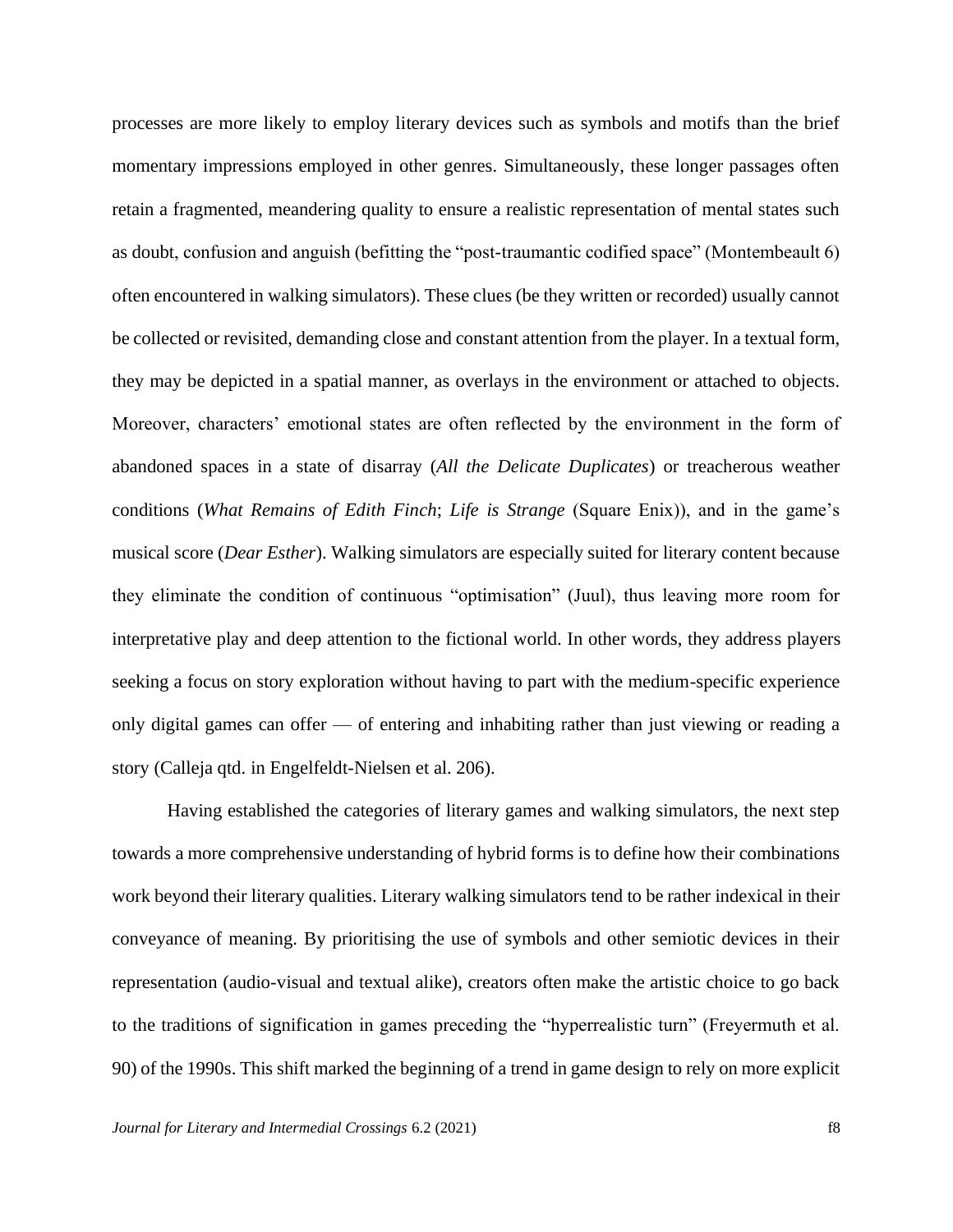and realistic means of visual representation utilising semi-realistic and later photorealistic graphics.

As mentioned, literary walking simulators challenge the mental faculties of the player and scarcely require sophisticated motor skills. Accordingly, interaction in these instances is to be understood as a mental pursuit, where play happens on a cognitive level and involves the processes of aesthetic perception and interpretation. The conflict is between game and player and results from the game fiction itself: withholding information and giving cryptic or false clues serves to make the goal (typically the uncovering of secrets to reconstruct a narrative) more challenging. While the outcome is most often fixed, the intrinsic ambiguity of the story allows for multiple different conclusions.

In what follows, the spatial and temporal dimensions of *Dear Esther*'s game narrative will be examined and characterised as inseparable elements of an entity which might be considered the game's internal "chronotopos" (Bakhtin). The simple mechanic of moving forward in walking simulators is an integral part of reconstructing past events, which is frequently the main goal in the literary subtype. According to Carbo-Mascarell, this connection of walking as an aesthetic practice with free association and cognitive play has been present in both literature and philosophy since romanticism (1). Her assessment of walking simulators was also the first to employ Bachelard's theory of "topoanalysis, […] the systematic psychological study of the sites of our intimate lives" (Bachelard 8), to video games – an approach which also informed this paper. With regard to temporality, Bergson's thoughts on hallucinatory states and their relation to the present (Ansell-Pearson) as well as to absence and presence in a phenomenological sense (see also Sokolowski) will be invoked in the following analysis. That walking as a mechanism is suitable for storytelling purposes becomes evident from de Certeau's observation: "In Greek, narration is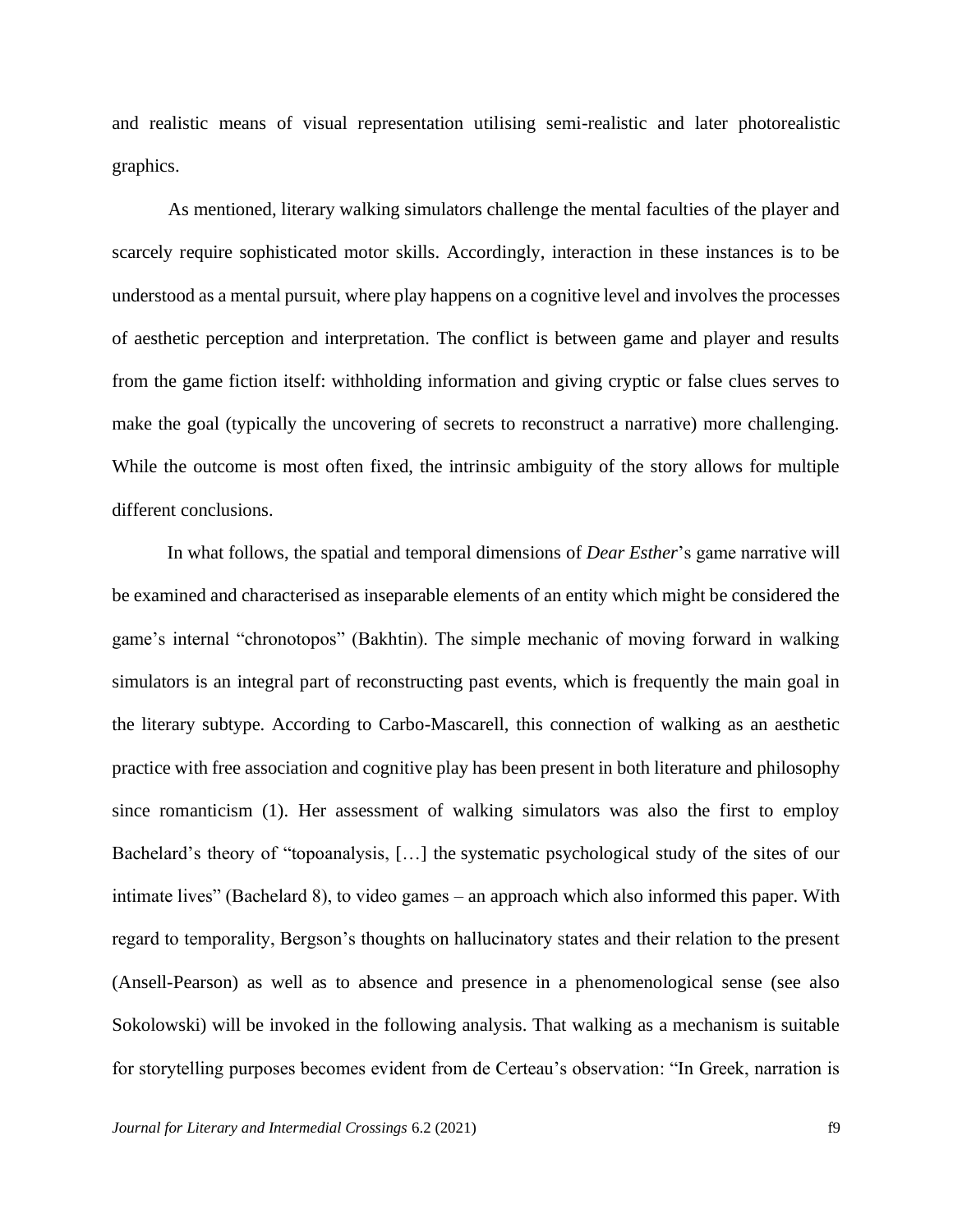called 'diagesis:' it establishes an itinerary (it guides) and it passes through (it 'transgresses')" (qtd. in Manovich 3). This combination of guided tours of spaces and stories lies at the core of the genre.

#### *Dear Esther***: an introduction**

*Dear Esther* grew out of a research project on game narratives at the University of Portsmouth. Alongside its creation, writer and lead developer Dan Pinchbeck analysed a substantial corpus of first-person shooters (FPS) in his dissertation to prove the hypothesis that story was an aspect of gameplay which enabled creators to deliver a "complex experience" despite the simplicity of the game's infrastructure (Pinchbeck 5). Set in a semi-fictional location in the Hebrides, the game follows the path of a wanderer who arrives to an abandoned island after losing his beloved in a car crash supposedly caused by a drunk driver named Paul. During this last pilgrimage, he writes letters to the titular Esther, the fragments of which can be found scattered about the island in the form of audio recordings, complete with subtitles displaying entire paragraphs to help players follow the flow of the narrator's thoughts. The content of the passages does not always match a conventional letter format, instead, the narrator abruptly switches between a factual account of the journey, flashbacks and memories, and his subjective perceptions in a manner akin to stream-ofconsciousness narration. Whether the player assumes the perspective of the narrator or merely follows in his footsteps, along with the question of whether the island is real or exists only in the imagination of the letters' author, remains ambiguous throughout the game. The passages contain intratextual references to a fictional book written by an explorer named Donnelly who had charted the island in the 1800s, a reading the narrator uses as a guide through the location. The characters mentioned in the letters include Esther, Paul, Donnelly, and two of the island's late inhabitants he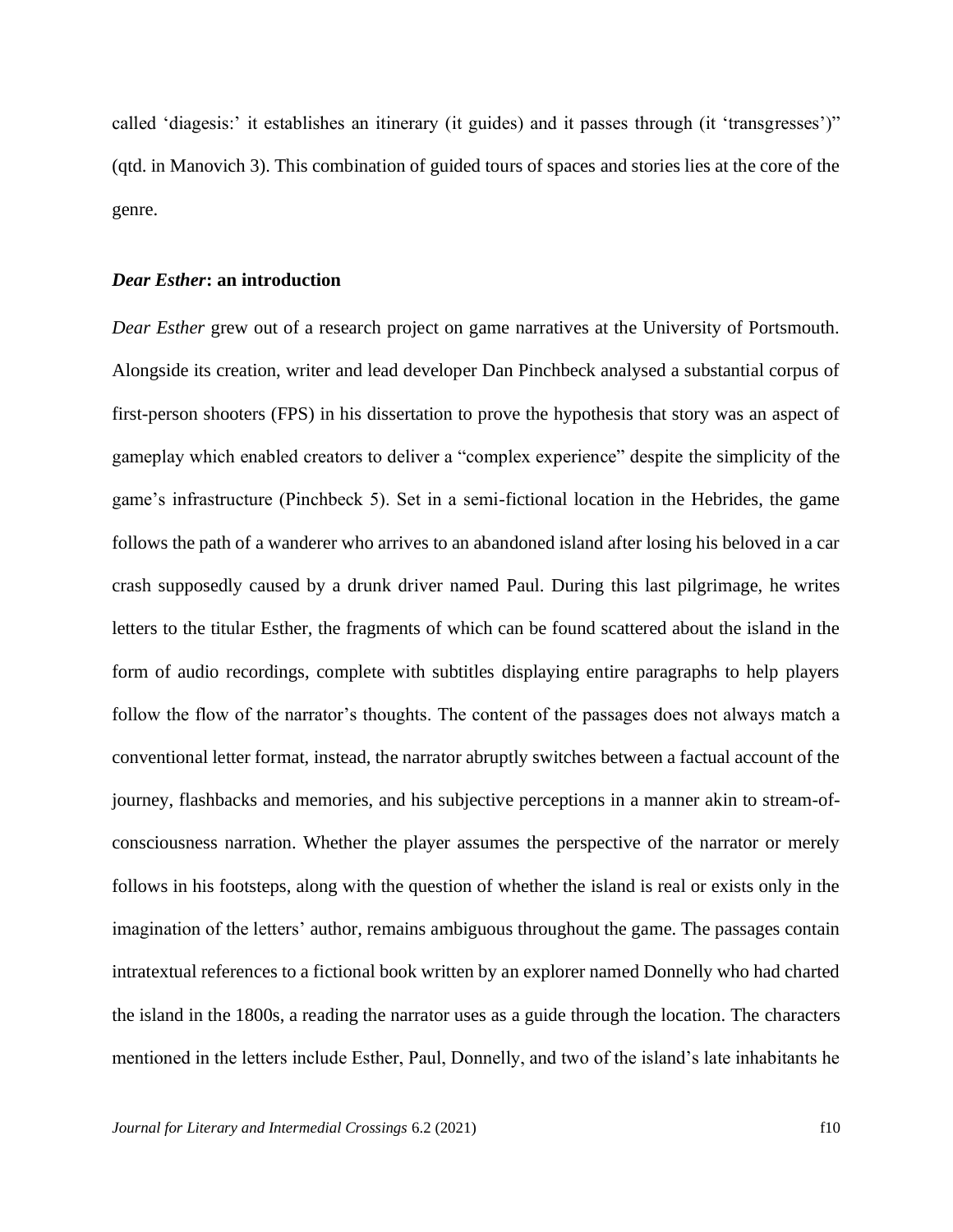describes in his *historical* account; the lonesome shepherd Jakobson and a mysterious hermit. In the course of his wanderings, the narrator enters a hallucinatory state as a joint result of an injury he sustains while passing through the island's caves and the anaesthetics he takes, resulting in a perceived amalgamation of these characters' identities with his own. The main curiosity of the game's storytelling is an additional layer of narrative fragmentation achieved through the randomisation of the passages encountered by the player. At various trigger points, only one of two to four possible excerpts is read out, making the resulting interpretation slightly different upon each playthrough. Only at a limited number of locations is the player supplied the same snippet each time – these passages usually contain key information about character identities or the game's premise. *Dear Esther* has been subjected to multiple gameplay-based close readings (e.g. Carbo-Mascarell; O'Sullivan) and analyses of prominent themes such as its rich biblical references (Milton; Fabius), the island as a body (Nicolle), and the blurring of character identities (Colthup). Besides a shift in thematic focus, a novel feature of the present analysis is its use of the full script.<sup>1</sup> While focusing on the game narrative, the aesthetic/experiential approach used here also takes into consideration the intermediality and multimodality characteristic of video game representation. This is achieved by studying the themes of ellipsis, absence (and implied presence) on an audiovisual as well as textual level and the way they affect the player's perception of the temporal and spatial aspects of the game world and the story.

# **A synthesis of presence and absence in the game world**

<sup>&</sup>lt;sup>1</sup> In the case of *Dear Esther*, quotes from the script are referred to according to their respective trigger points as named in Pinchbeck's notes (2013) rather than by chapter title for added accuracy.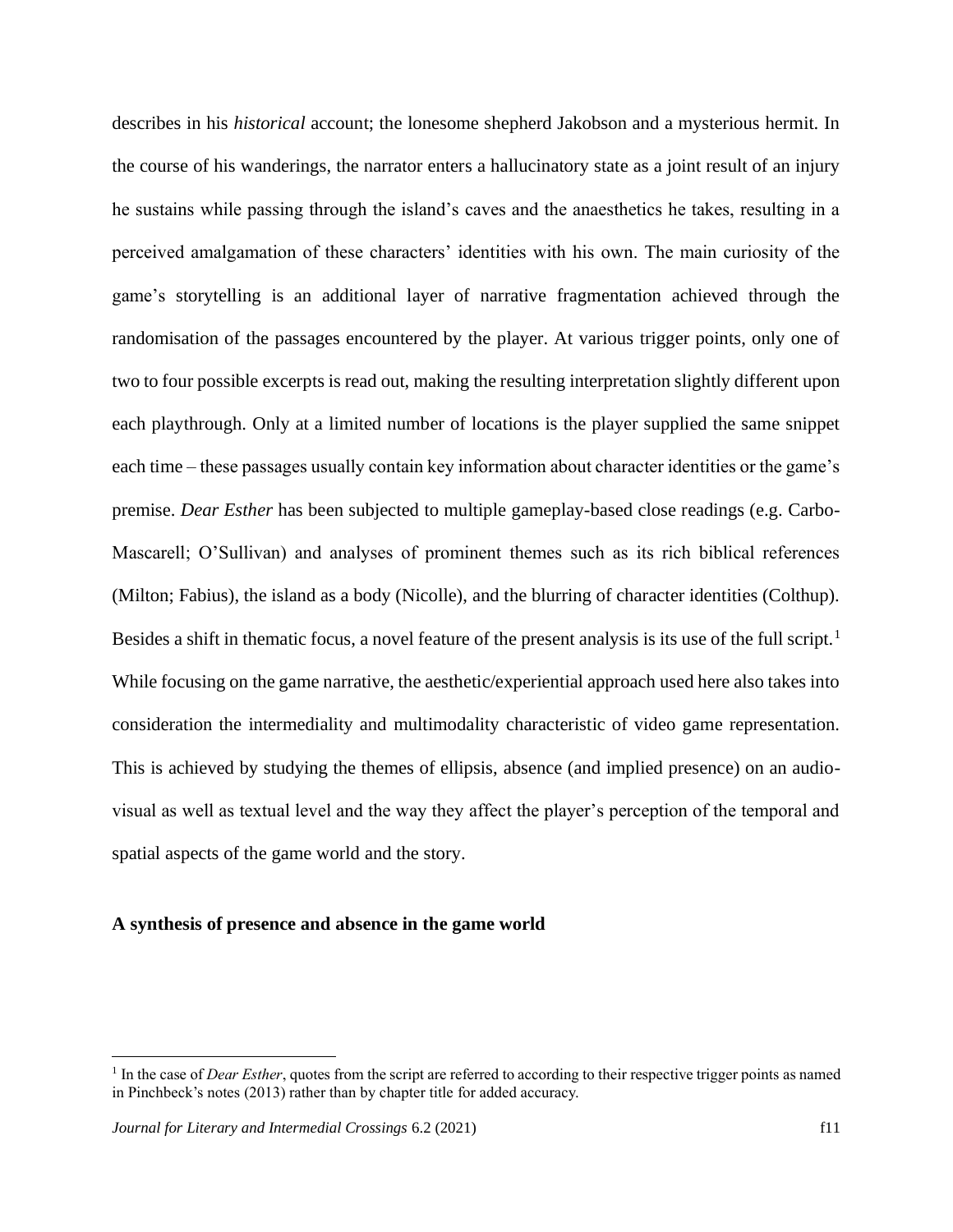Owing to the setting, the characters appear for the player only through the narrator's recollections. In *Introduction to Phenomenology*, Sokolowski calls this an "empty intention" where the object of our perception is not physically present (33). Most prominently, despite being out of the narrator's reach, Esther remains the central character of the underlying narrative, sewn into the fabric of the game on all levels of representation. The narrator uses the island as a "time capsule" (secondbeach a) to immortalise Esther's story in artistic ways: the walls of the caves are covered in fluorescent paintings which symbolise his trauma, and biblical quotes which play on a parallel between the crash and the story of Paul's conversion (the connection being the motif of the sight of a bright light). In resorting to these devices, he invokes the ancient literary trope of assuring the proliferation of a person through the power of stories and artworks. On the shore we find the letters themselves, folded into paper boats in a symbolic gesture of acquiescence – messengers doomed by their forlorn sender to float idly along the shore and sink without ever fulfilling their purpose (lostbeach). This location serves as the scene of the most cathartic moments of the player's experience, where the effect of this discovery (i.e., the revealing of the origin of the snippets) is amplified by the symbolic development of the depicted emotions. The narrator's gradual acceptance of the events of the past can be seen as an implied meta-ludic comment on the players' assumed agreement to relinquish control and follow a predefined path throughout their traversal.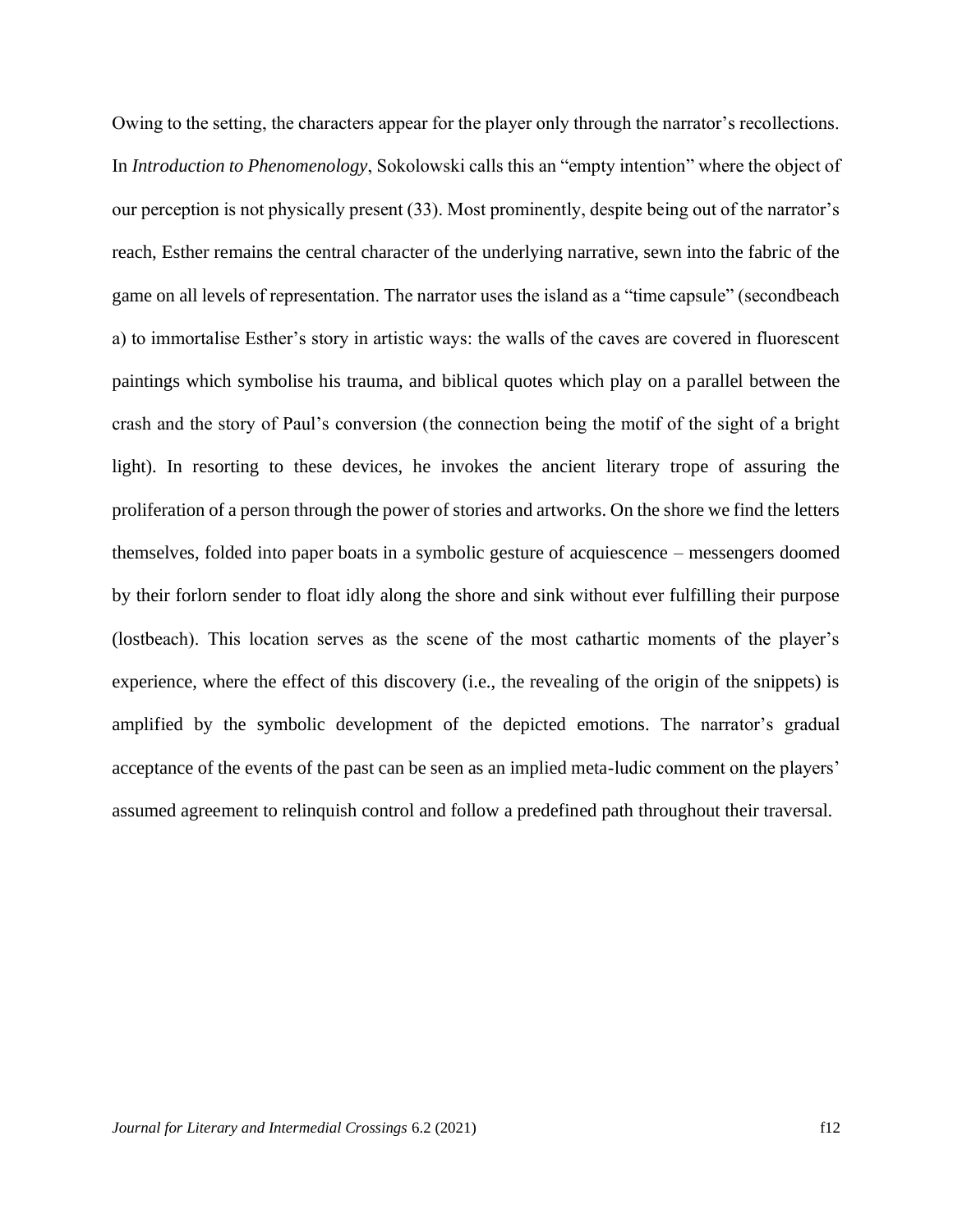

Fig. 1. The narrator's letters folded into paper boats in *Dear Esther* chapter "The Beacon," PC, The Chinese Room, 2012. Retrieved: 5 April 2021.

As we might notice at an early stage of the journey, the endless waters surrounding the island are uninhabited apart from the paper boats and the wreck of a ship. However, the recordings reference the lights of ships on the horizon "[fugueing] into ambiguity" (firstbeach a), a feature which does not appear on a visual level. O'Sullivan associates this element of absence with the sublime (317), yet the notion is also used by phenomenology to refer to the effect of such ellipses on our perception. Thus, the significance of the game text is emphasised as the most exhaustive source of subjective impressions, while the illustrations and the environment merely complement these. Were the player to find a different passage while walking this beach, the "fugue" of the ships describing the narrator's mental state (northpath b) would not be a part of their experience. With each passage we encounter, we are also reminded of the absence of other possible clues implied in their presence. Since an element of choice is not present, much like in some hypertext works with randomised passages such as Michael Joyce's *afternoon, a story*, the takeaway from our traversal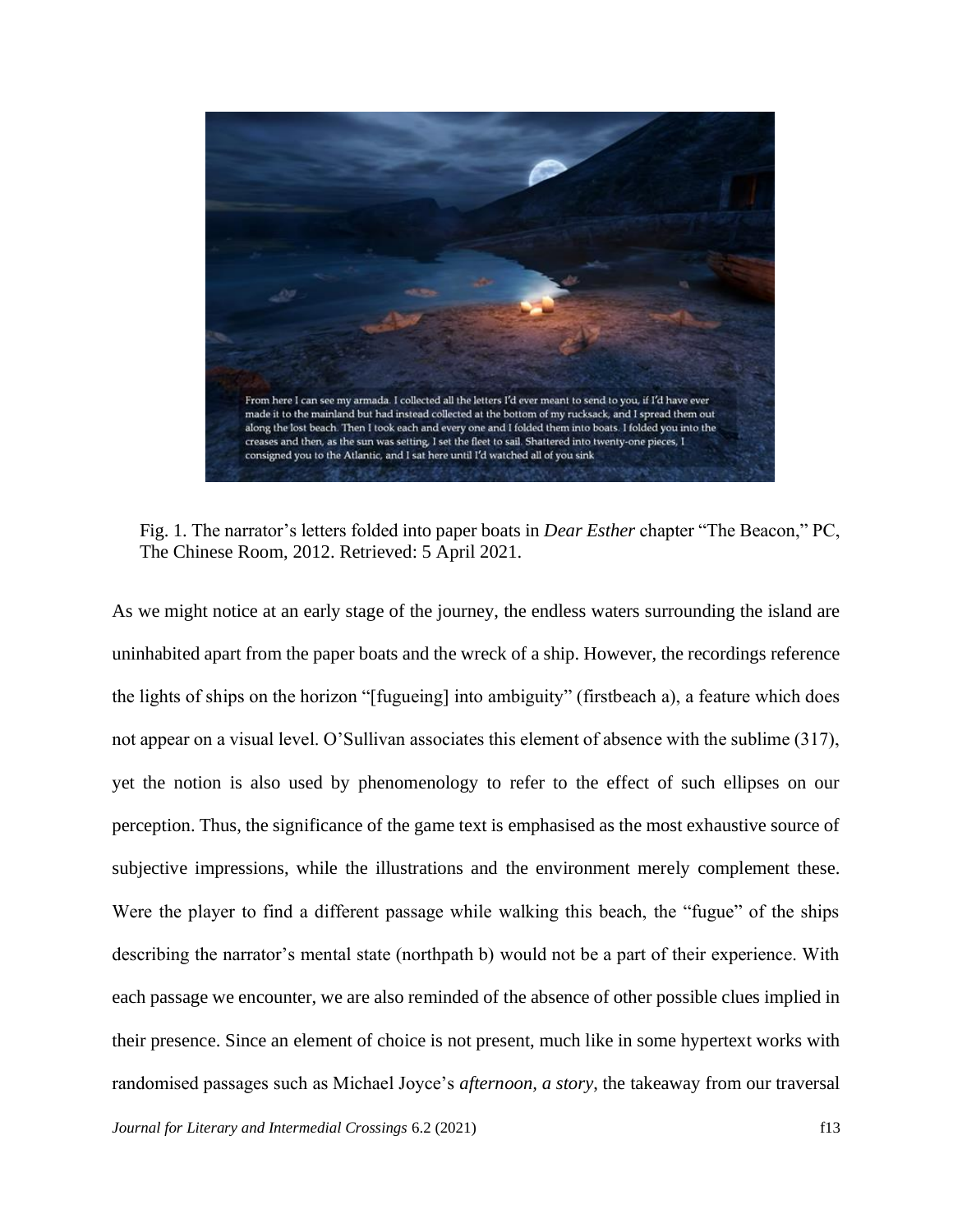is always determined by chance. In this story-within-a-story, the linearity of the route (the "straight line to the summit" (lowervalley 02 c)) appears to be in a paradoxical relationship with this form of narrative fragmentation. In a metatextual note, players are subtly instructed to return repeatedly to overcome this interpretative challenge (jetty a), a requirement which makes the game "a museum shut to all but the most devoted" (hermit d). The resulting circularity in the gameplay experience makes Pias' theory of the player's *déjà vu* induced by the pre-established routes characteristic of video game spaces (91) apply in a literal sense, as we "[lose] control of how many visits [we] have made," (jetty c) much like the narrator before us.

The encouragement to walk these paths repeatedly is contradicted by another assessment of the letters, where the narrator refers to them as a deterrent for those "bound to follow" (valleyreturn d):

When someone had died or was dying or was so ill they gave up what little hope they could sacrifice, they cut parallel lines into the cliff, exposing the white chalk beneath. With the right eyes you could see them from the mainland or the fishing boats and know to send aid or impose a cordon of protection, and wait a generation until whatever pestilence stalked the cliff paths died along with its hosts. *My lines* are just for this: to keep any would-be rescuers at bay. (whitelines, my emphasis)

By comparing his "lines" to those carved into the stones, he presents the player with one of the first links between the text and the environment, which becomes a characteristic narrative device later. The "uneasy permanence" (valleyreturn a) of the island's abandoned buildings, for example, symbolises the omnipresence of the story within the game world.

While the writer often refers to the game as a "ghost story" (cf. Pinchbeck 51; Pinchbeck qtd. in Biessener), the ghosts we might notice on the periphery of our field of vision are indexical references that symbolise the events of the past seeping into the game's present as the increasing delirium of the narrator spreads to the playable character. Kirkpatrick characterises games as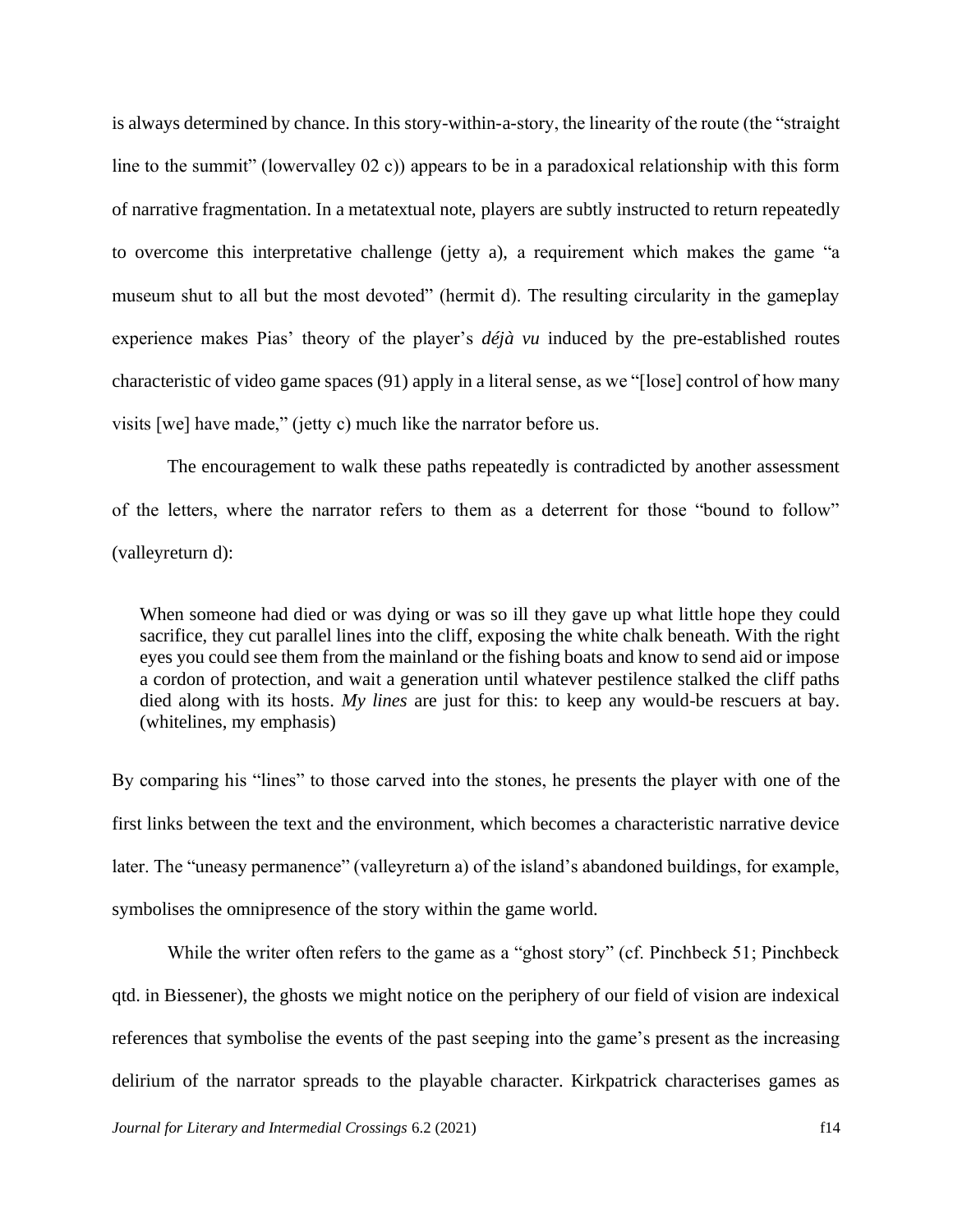aesthetic objects where meaning creation and mechanics rely equally on "allegories" about death (162). In most computer games, this link is manifest in the ubiquitous role of fail states, respawning, and the resulting need to replay certain sequences in order to make progress. This recourse from the nether realm, which he regards as a mere "appearing to appear" (188), is referenced directly in *Dear Esther* through the elusive entities of the ghosts, an aesthetic technique where characters previously only referenced by the game text are visualised in a liminal state between absence and presence. The telling line by *Esther's* narrator towards the ending, "goodbye to the phenomenal, goodbye to the tangible" (ascent1 a) emphasises the importance of this sense of liminality in the game's representation both in terms of aesthetics and signification.

## **Spatio-temporal storytelling techniques**

The game space in *Dear Esther* resembles environments known from first-person shooters<sup>2</sup> and might give the player the deceptive impression of an open world at a first glance. However, it is soon revealed the confines of the virtual world are determined by the trigger points marking the audio recordings of passages from the letters, creating a connection between the story space, the past events described in the letters, and the direction in which the player is ushered by the game. Beyond the simple navigability of the path, we must resort to a minimal form of guidance in the light of the radio mast which dominates the landscape and the implied entity of the narrator who is in a pars-pro-toto relationship with the game world and an intermediary of its creators. The island is established as a literary space already in the first chapter through the narrator's rhetorical question about the shepherds that had once inhabited the area: "I wonder, did they *assign chapter and verse to the stones and grasses*, marking the geography with a *superimposed significance*; that

<sup>2</sup> The first version of the game was a modification of the shooter *Half-Life 2* (Valve, 2004).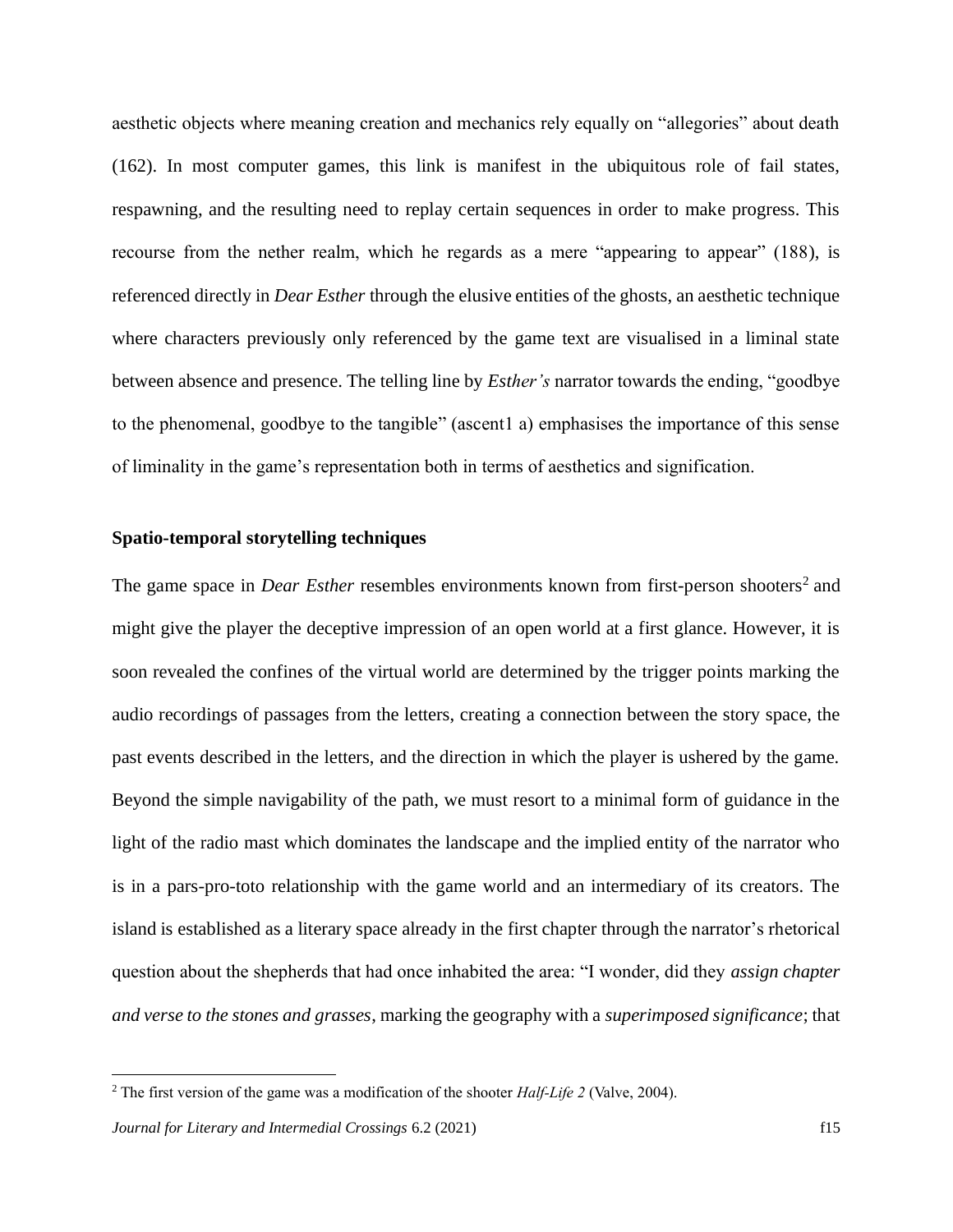they could actually *walk the bible and inhabit its contradictions*?" (valleytop a, my emphasis). In this sentence, the text and the virtual environment are juxtaposed in two ways: the poetic significance of certain locations is combined with the inhabitability (cf. de Certeau's reception theory)<sup>3</sup> and the "contradictory" nature of the biblical parallel embedded in the game's narrative. The passage refers indirectly to the narrator's objectives in devising the reader's experience when writing the letters, and at once to the central idea of the game, the inseparability of the story and the act of traversal.

Before we learn about the exact destination, we are led to believe that we are following the traces of this missing, ephemeral guide. This is most apparent when entering the caves: towards the exit, we find freshly lit candles although the environment at large would suggest that the island has been uninhabited for an extended period of time. In his comments disguised as a monologue, the narrator points out these (valleyreturn d) and other objects (emergence c) which qualify as sources of "richly interpretable information" (Biederman and Vessel qtd. in Carbo-Mascarell 5) and have the potential to confuse the player's time perception. His small anachronisms and nonsequiturs seemingly addressed to an "invisible audience" (Pinchbeck) fuse the timeline of the letters with the player's "here-and-now" (Juul qtd. In Hanson 4) constituting a peculiar sense of time. While play at large implies continually adjusting our expectations as games have the ability to constantly remind us or being outside of everyday reality (Rodriguez), literary walking simulators use stories and language to emphasise that we are outside the realm of computer games in a narrower sense.

<sup>3</sup> In *The Practice of Everyday Life*, de Certeau describes the reading experience as a "play of spaces" where the reader is transported into the narrative space of the literary text (1984: xxi).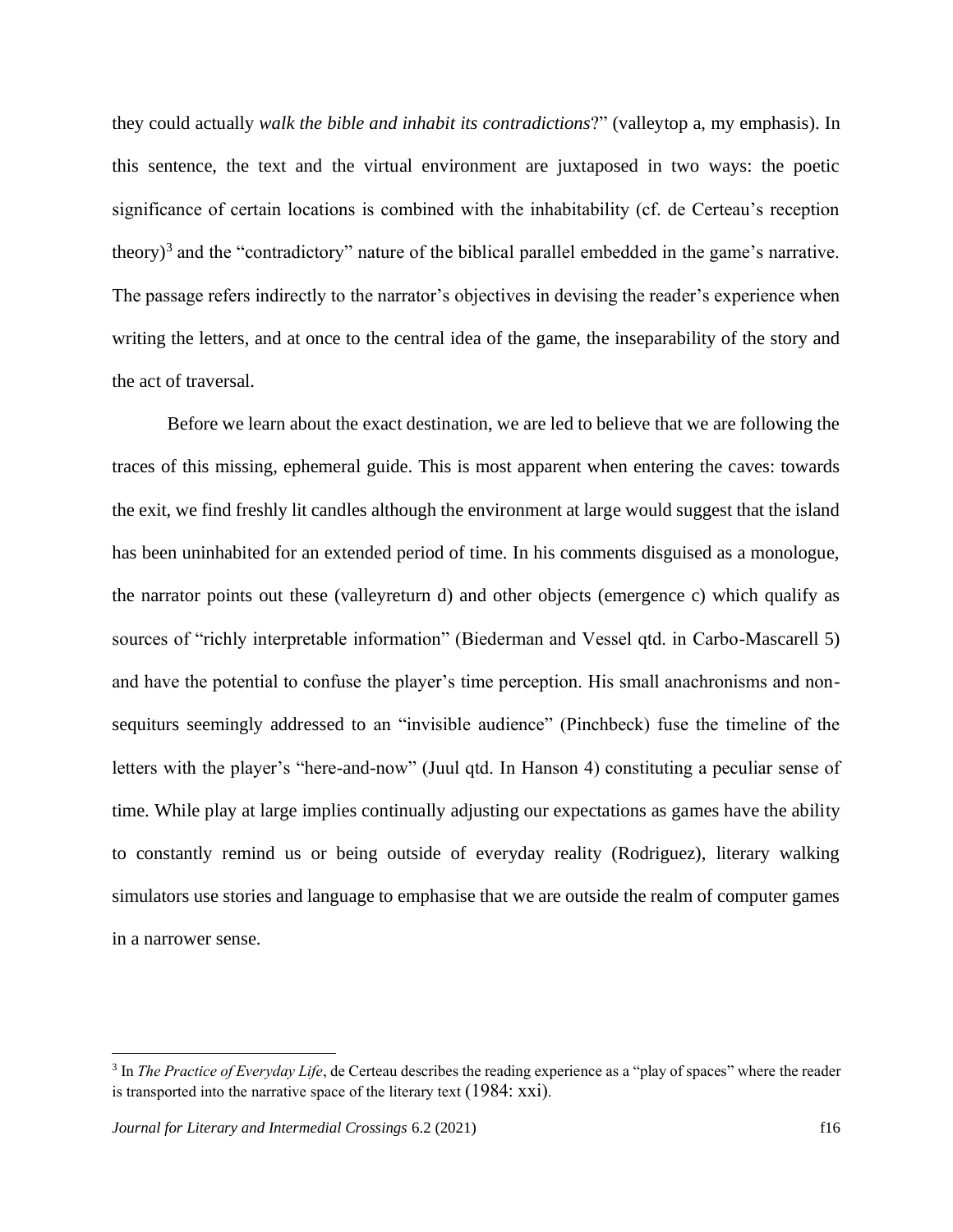One of the game's multiple embedded memorials, an underwater mirage which the player finds on the bottom of a lake within the cave is prefaced by the note that "the whole island is underwater" (river b). The state of being submerged in water is used to hint at dream-like spaces, suggesting that the entire journey is "half-imagined" (toppath a). This impression is underlined when we re-emerge on the opposite side of the map and enter an in-game memorial assembled from mementos of the traumatic accident, supporting the interpretation that the entire location is a mental space and that we might be traversing the narrator's thoughts. This echoes Bachelard's depiction of the psyche as a set of intimate spaces, a concept also embraced by walking simulators set in closed private locations such as family homes (e.g. *Gone Home*, *All the Delicate Duplicates*). The past is evoked in the form of memories contained in these locations, resulting in an intersection of the spatial and temporal dimensions of the game and creating the "virtual time-space continuum" which makes digital games a unique medium. Together with Bergson's idea that hallucinatory states of mind always "consist in the presence [...] of something" (Ansell-Pearson 71), the fine line between the real and the imagined, the present and the absent defines the fictional world of *Dear Esther* and is deeply connected to the game's representation of time and space.

In *Poetics of Space*, Bachelard uses underground structures to describe the "irrational" (18) side of our thought processes. *Dear Esther*'s caves are the site of the narrator's blurred visions, yet we also encounter revelations about the meaning behind some of the earlier, cryptic references he weaves into his recollections. This stage of "collapsing symbols," which Pinchbeck regards as a key element of the game, is directly connected to the caves serving as the location of the third chapter: "you were all the world like a beach to me, laid out for investigation, your *geography* telling one story, but hinting at *the geology* hidden behind the cuts and bruises" (secondbeach c, my emphasis). This passage describes that subtextual information about the snippets we find on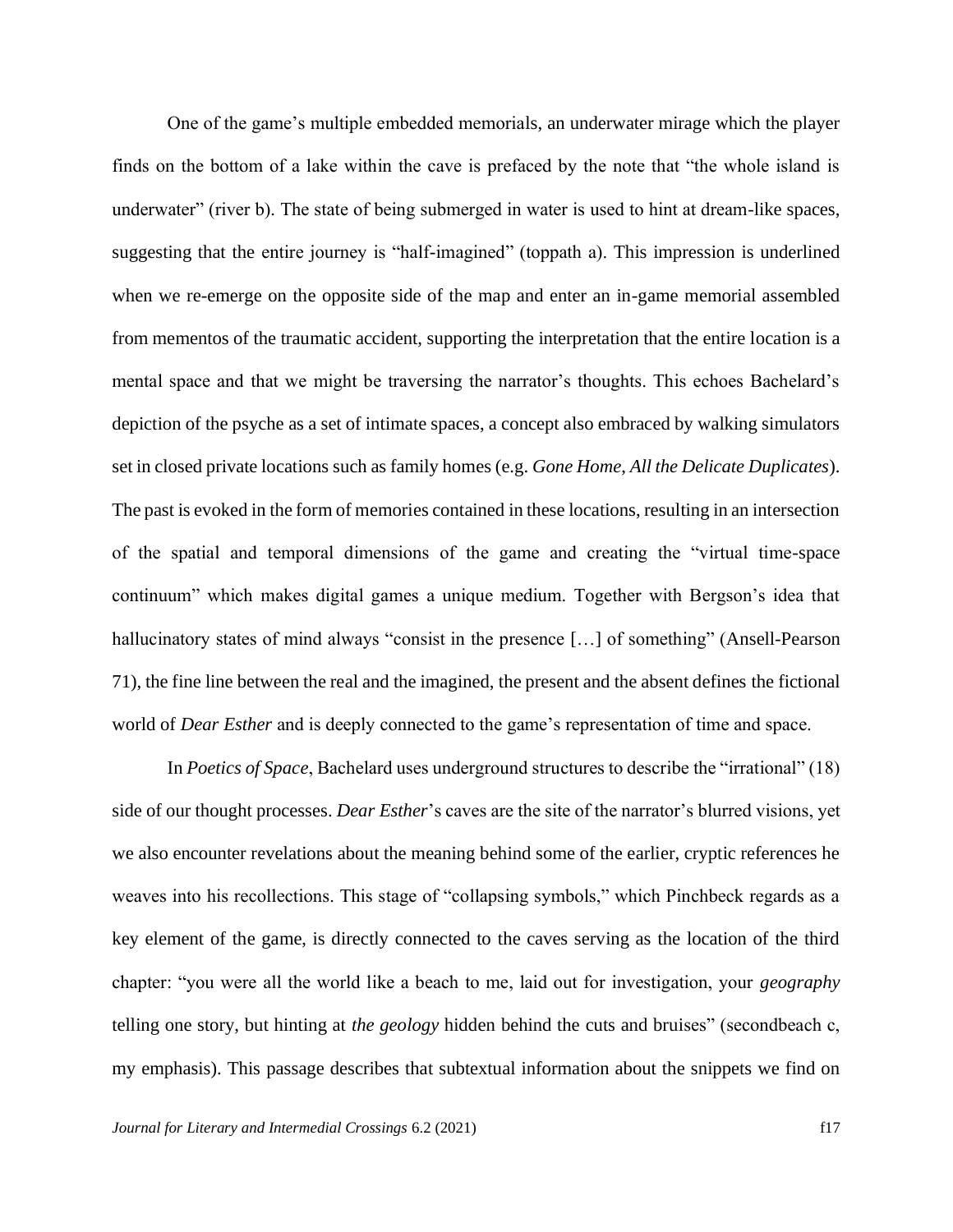the surface (the "geography") is revealed underground, within the "geology" of the game, using spatial terms to symbolise levels of meaning in the text.

Beyond this point, unlike the player, the narrator can no longer rely on his travel companion:

Donnelly did not pass through the caves. From here on in, his guidance, unreliable as it is, is gone from me. I understand now that *it is between the two of us*, and whatever *correspondence* can be drawn from the wet rocks. (tunnel c, my emphasis)

This obscure comment may refer to his one-sided "correspondence" with Esther or the remainder of the way *accompanied* only by the player. At the same time, the goal of the game is finally revealed as his last symbolic attempt at establishing contact with society by "transmitting the story of Esther's death to the world" (Pinchbeck) by jumping to his death from the radio mast. His determination results in a tension which he senses in the atmosphere as "the foliage [becomes] all static, like a radio signal returning from another star" (goatshed a). The futility of his mission and that this "signal" cannot travel beyond the confines of the island, however, are foreshadowed in his description of the stones as "muted and lame" (wreck c). In his notes to the translators, the game writer hints at the parallel between this act of symbolic communicational failure and the effect the script aims to achieve, where confusion, ambiguity and the arbitrary bending of the rules of grammar to imitate faulty radio transmissions are of central importance (Pinchbeck). Moreover, not being able to contact the outside world also references the spatial limits inherent in all games.

The most notable instance of the merging of the timelines of the player and narrator occurs when entering the caves in the third chapter. While the game mostly relies on the player's perspective and only includes an abysmal number of scripted events, these are usually connected to joint experiences the player "re-enacts" (e.g. a vision induced by the lack of oxygen in an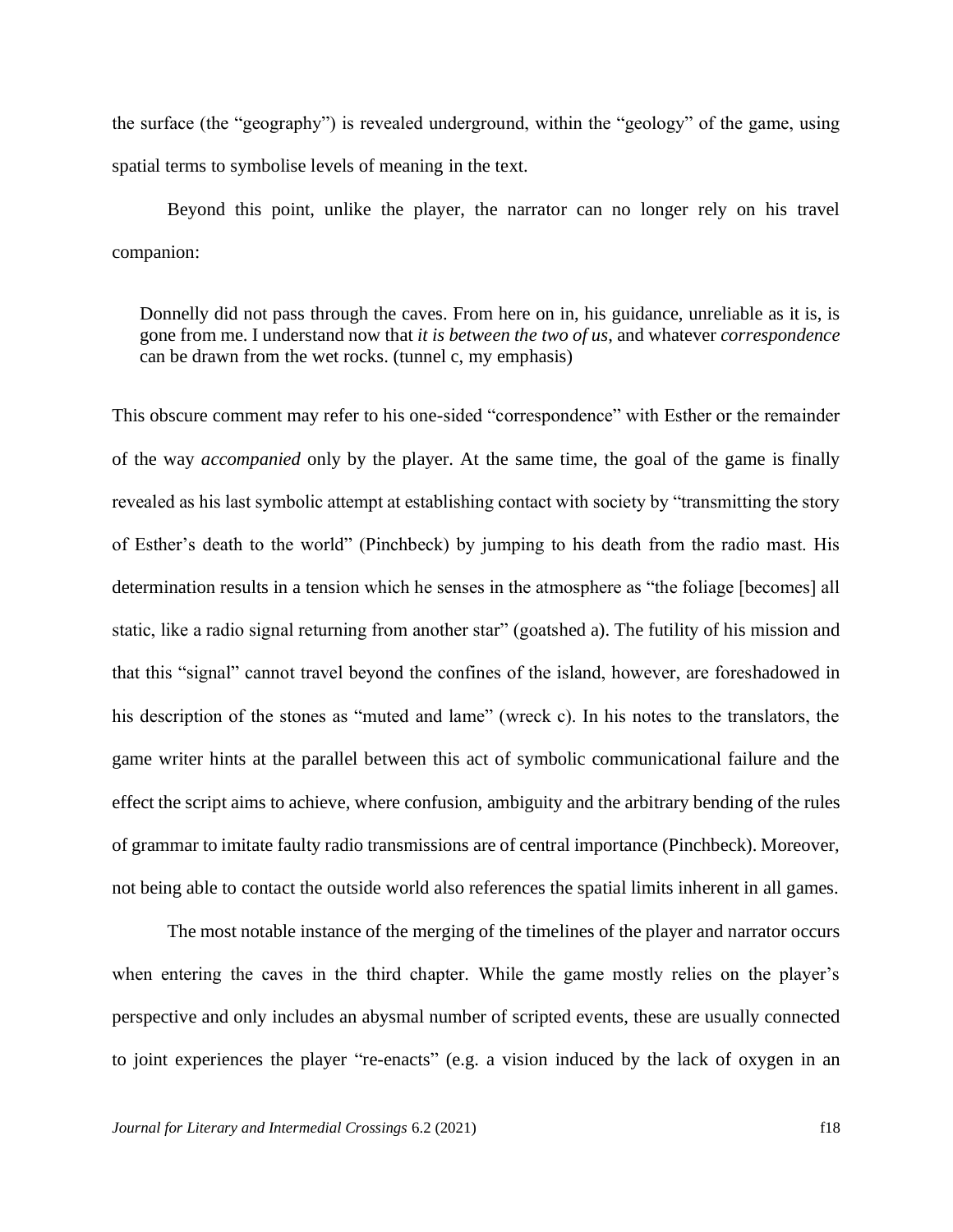underground lake). At the trigger point "caves entrance," the narrator's recollections of accidentally falling down a shaft and sustaining life-threatening injuries are followed by a cut scene where we witness the fall from a first-person perspective. The importance of this passage is signified by the fact that it is played invariably during every playthrough. The narrator, always removed and absent, fades into the player in a haunting collision where their plains of existence are momentarily unified in space and time. This scene encapsulates *Dear Esther*'s gameplay, demanding complete investment in the story and immersion in the exploratory process.

These allusions to the letters and the book together with the game's inclusion of a rich symbolism on the level of representation underscore the crucial role of textual forms in the player's experience. Nevertheless, the potential for a literary symbiosis stems from the multimodal nature of the signification of computer games enabling them to accommodate and uphold nuances of the text by treating it as part and parcel of the virtual world rather than a supplementary element. Literary walking simulators call for a player "with the right eyes" (toppath a): a "seeker" (Bateman) willing to both enter and reconstruct the narrative. In *Dear Esther*, the thematised subtextuality, absence, and ellipses serve as the ontological basis for the action. Ultimately, Iser's idea of the interpretation of literary works (i.e., the crucial role the reader plays in bringing the text to life) can be applied to literary games since the player is invited to contribute to the creative process (279) resulting in one of the endless variants of the game's narrative.

#### **Conclusion**

Following the heyday of electronic literature, many critics were concerned that "the word would eventually get lost" in the ever-growing repertoire of digital art (O'Sullivan). However, in light of this analysis, we may conclude that literary walking simulators strive for a delicate balance in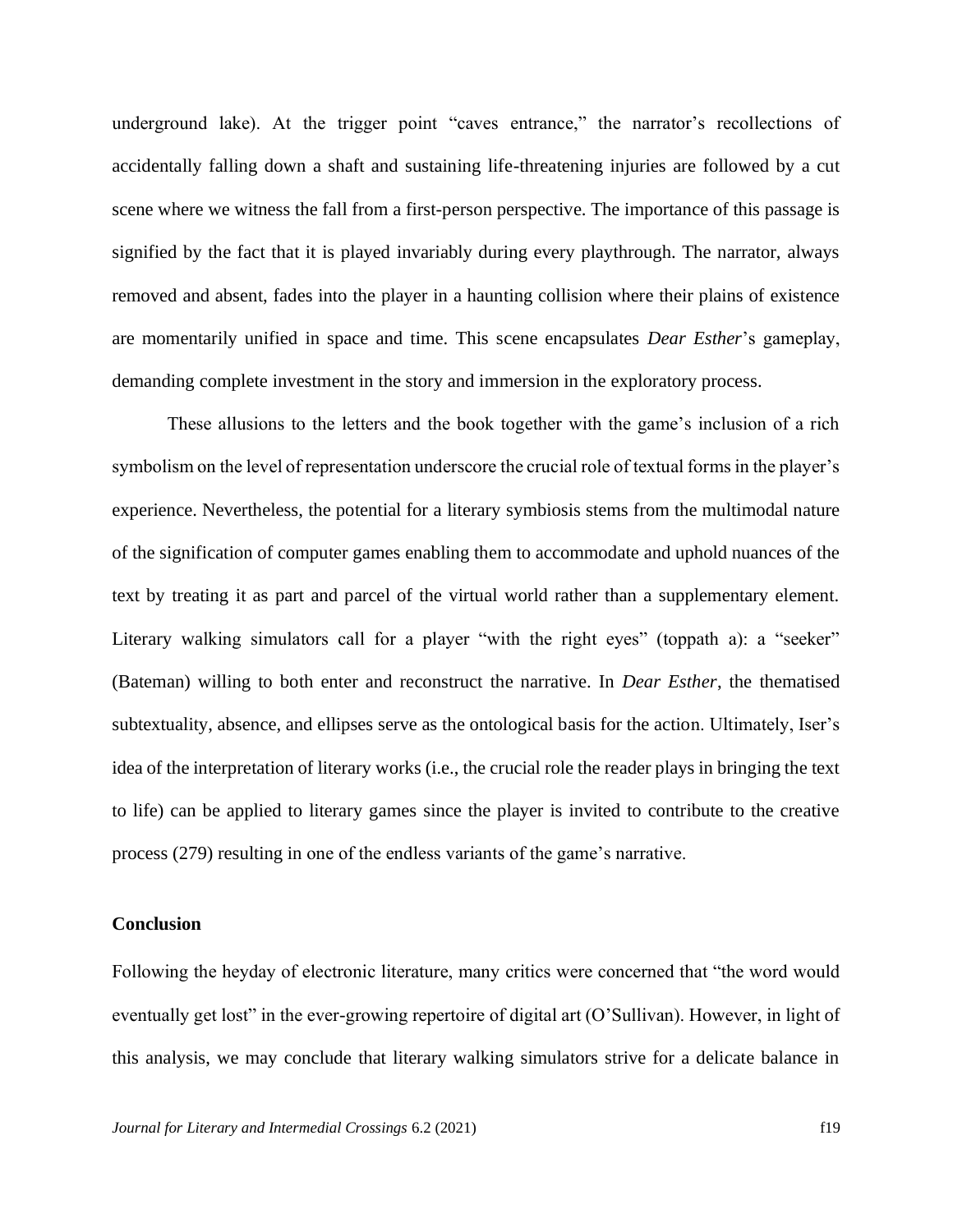expression between intermediality and a literary foundation, assuring that while the experience of the game is multifaceted, the text and the story always gleam through the superimposed layers of various modalities. To demonstrate this, the literary, aesthetic, and ludic representations of absence, quasi-presence and desolation were examined in *Dear Esther*, a game in the vanguard of its genre. While displaying the generic features of using partially imagined spaces, a traumatic premise, and an air of mystery to exercise their effect on the explorer, the game includes novel strategies for assigning an aesthetic function to the text and making it a central artefact of the story world. Rather than trying to impose the point of view of literary narratology as the only tool for examining narratives, this paper sought to demonstrate the roles of player experience and game text in constructing the literary and aesthetic aspects of *Dear Esther* and similar walking simulators. It has been argued that interactivity is not merely a kinetic feature in games: a possible contribution of literary studies to the discourse of video games is reiterating that games often also function as cognitive interfaces with an interpretive dimension. Possible directions for future research on the topic include the proliferation and advancement of these generic practices in view of upcoming (both artistic and technological) developments within the subgenre.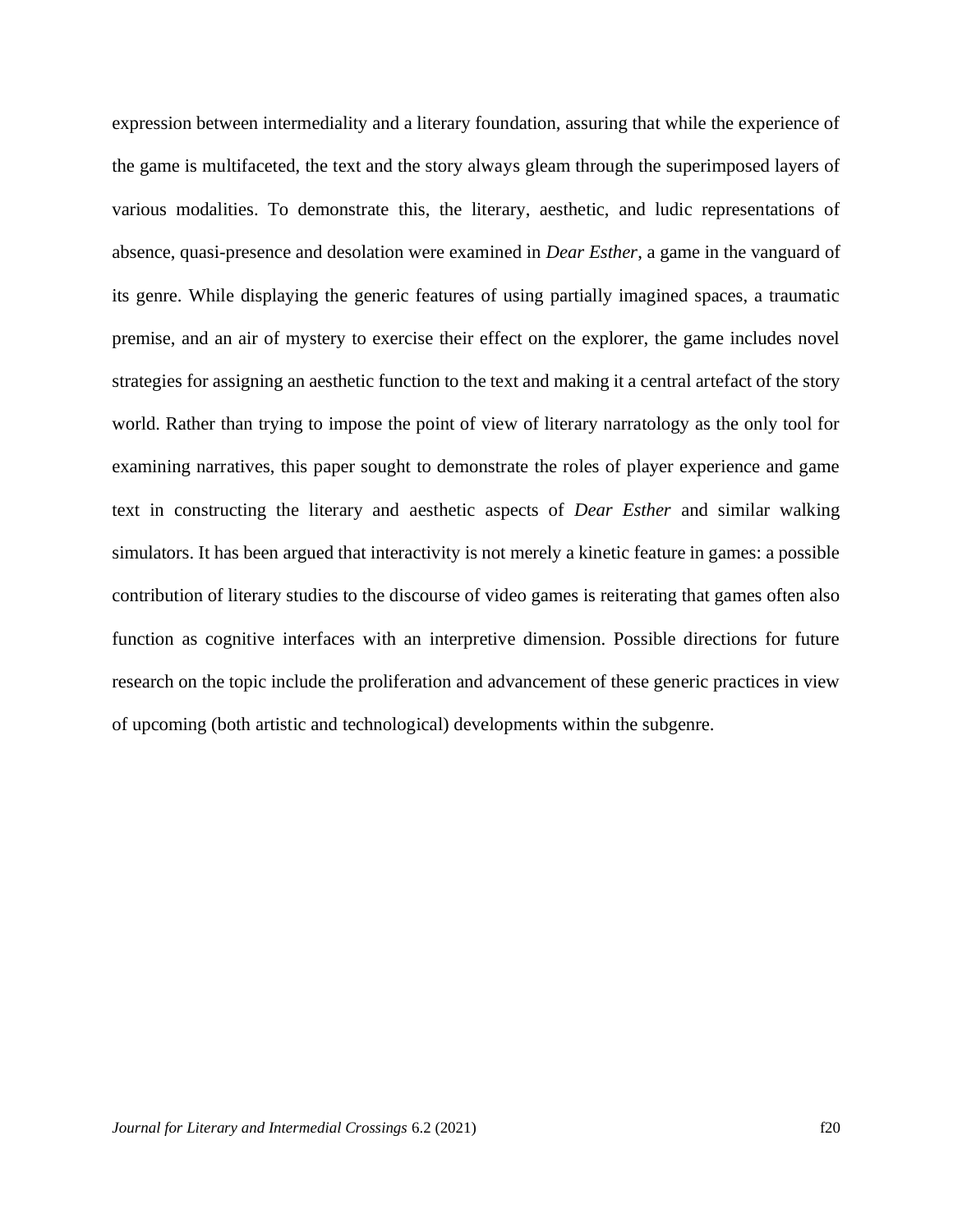## **Works Cited**

- Aarseth, Espen J. *Cybertext*. *Perspectives on Ergodic Literature.* Johns Hopkins UP, 1997. *All the Delicate Duplicates.* PC, Breeze and Campbell, 2017.
- Ansell-Pearson, Keith. "Bergson on Memory." *Memory. Histories, Theories, Debates.* Eds. Susanna Radstone and Bill Schwarz. Fordham UP, 2010, pp. 61-76.

Bachelard, Gaston. *The Poetics of Space.* Beacon Press, 1994.

- Bakhtin, Michail M. Formen der Zeit im Roman. Untersuchungen zur historischen Poetik, in: Untersuchungen zur Poetik und Theorie des Romans. Eds. Edwald Kowalski und Michael Wegner. Berlin and Weimar: Aufbau-Verlag, 1986.
- Bateman, Chris. "Empirical Game Aesthetics." *Handbook of Digital Games.* Eds. Harry Agius and Marios C. Angelides. Wiley-Blackwell, 2014, pp. 411-443.
- Biessener, Adam. "Exclusive Interview with Dear Esther's Dan Pinchbeck." *Game Informer*, 17 Apr. 2011, www.gameinformer.com/games/dear\_esther/b/pc/archive/2011/04/17/indepth-q-amp-a-with-creator-dr-dan-pinchbeck.aspx.
- Carbo-Mascarell, Rosa. "Walking Simulators. The Digitalisation of an Aesthetic Practice." DiGRA, 2016,*Proceedings of 1st International Joint Conference of DiGRA and FDG.* http://www.digra.org/wp-content/uploads/digital-library/paper\_66.pdf.
- *Chionophile*. PC, Tonguç Bodur, 2020.
- Colthup, Heidi Ann. "'You Were All the World like a Beach to Me.' The Use of Second Person Address to Create Multiple Storyworlds." *International Journal of Transmedia Literacy* 4 (2018), pp. 121-142.
- de Certeau, Michael. *The Practice of Everyday Life.* U of California P, 1984.
- *Dear Esther.* PC, Thechineseroom, 2008.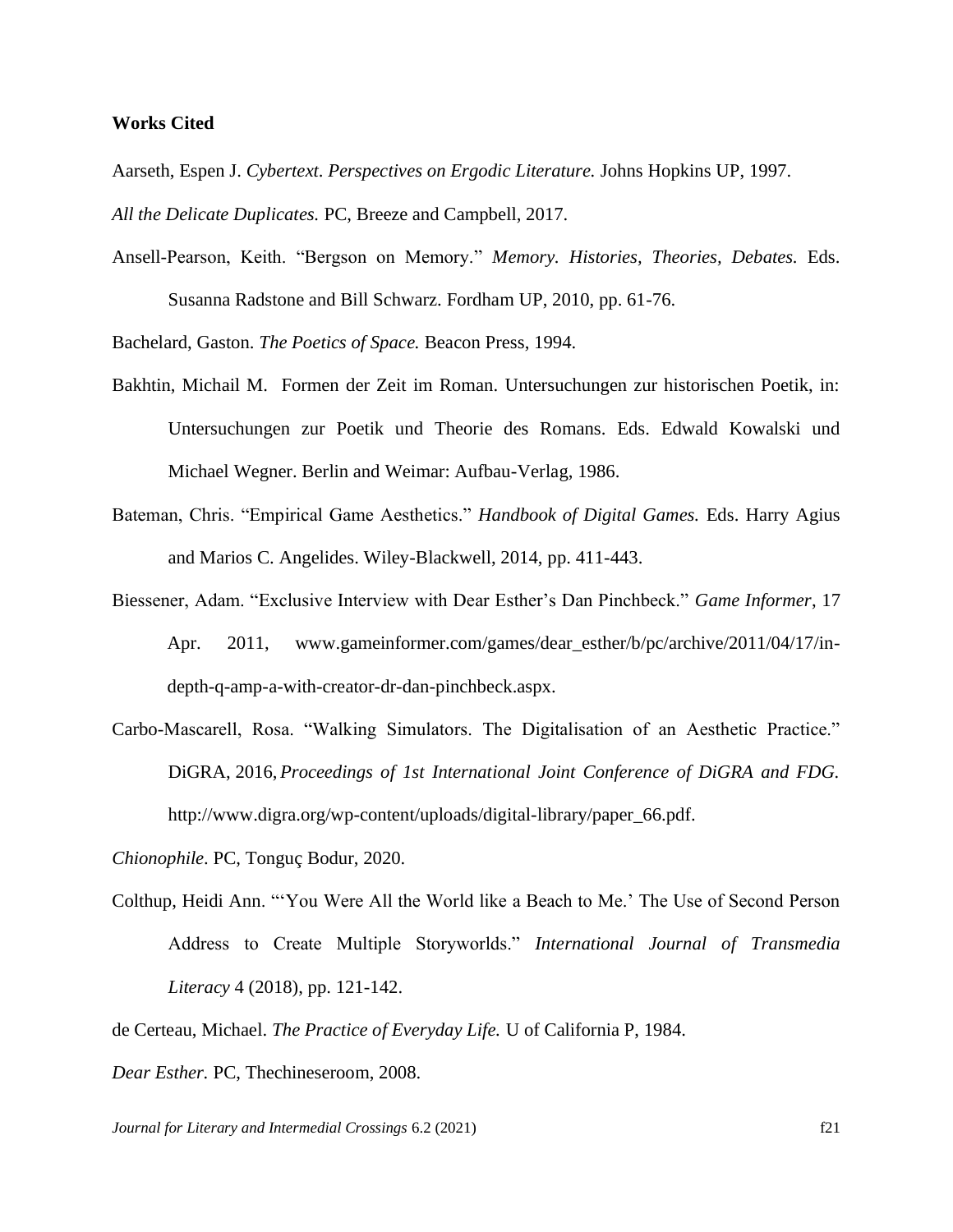----. PC, The Chinese Room, 2012.

*Disco Elysium*. PC, ZA/UM, 2019.

Engelfeldt-Nielsen et al. *Understanding Video Games. The Essential Introduction*. 4<sup>th</sup> ed. New York and London: Routledge, 2020.

Ensslin, Astrid. *Literary Gaming*. The MIT Press, 2014.

- Fabius, Matt. "The Death of Intellectualism in Dear Esther." *Critical Hit!,* 4 May 2014, criticalhitanalyses.wordpress.com/2014/05/04/the-death-of-intellectualism-in-dear-esther/.
- Freyermuth, Gundolf S. et al. *Games, Game Design, Game Studies. An Introduction.* Bielefeld: Trascript, 2015.
- *Gone Home.* PC, Fullbright, 2013.
- *Half-Life* 2. PC, Valve, 2004.
- Hanson, Christopher. *Game Time. Understanding Temporality in Video Games.* Bloomington, IND: Indiana UP, 2018.
- *Heavy Rain*. PC, Sony Computer Entertainment, 2010.
- Hein, Hilde. "Play As an Aesthetic Concept." *The Journal of Aesthetics and Art Criticism* 27.1 (1968) pp. 67-71.
- Iser, Wolfgang. "The Reading Process. A Phenomenological Approach." *New Literary History* 3.2 (1972), pp. 279-299.
- Jenkins, Henry. "Game Design as Narrative Architecture." *MIT Web,* 2003, http://web.mit.edu/~21fms/People/henry3/games&narrative.html.

*Journey*. PC, Thatgamecompany, 2012.

Joyce, Michael. *Afternoon, a Story*. Eastgate Systems, 2001.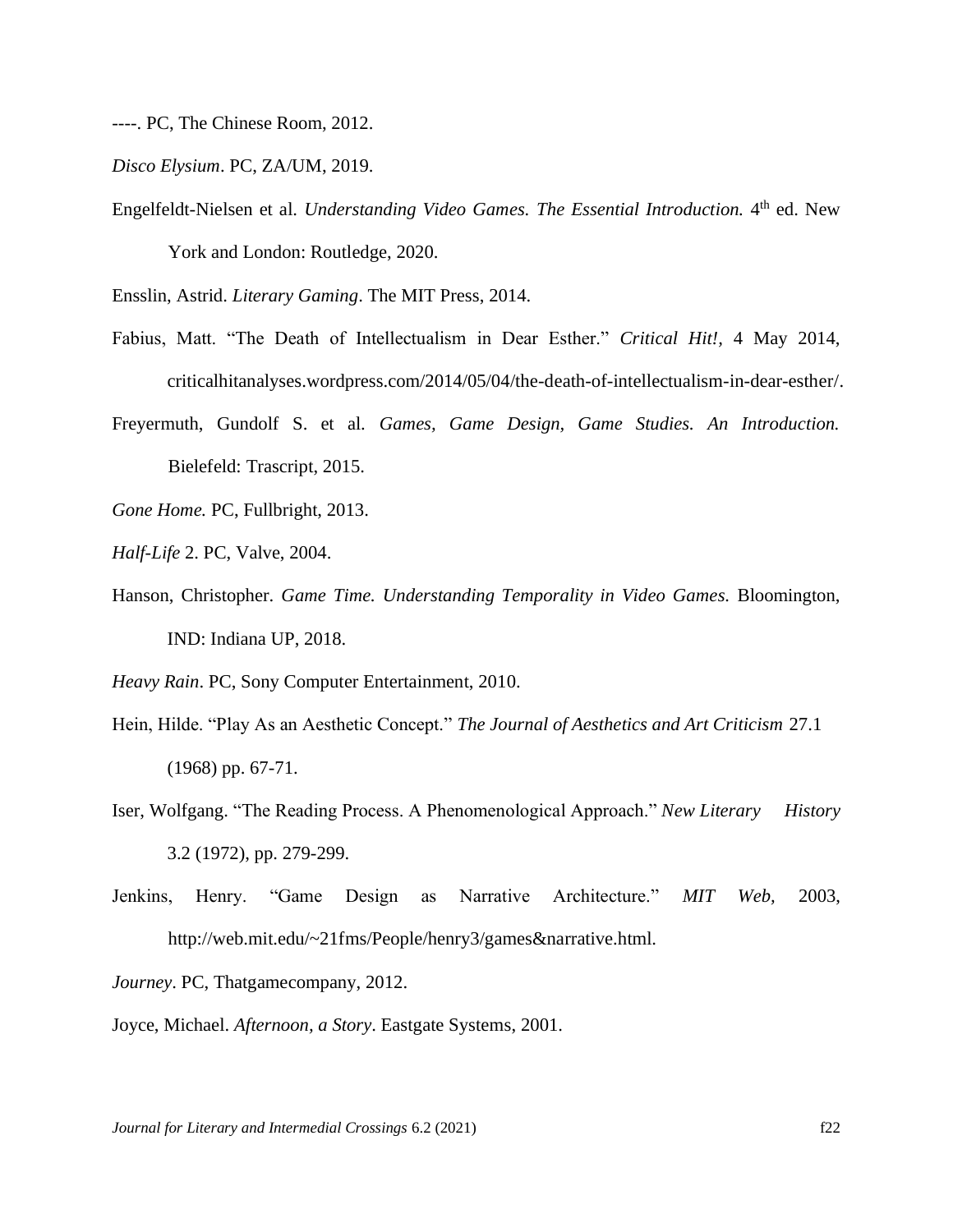- Juul, Jesper. "The Aesthetics of the Aesthetics of the Aesthetics of Video Games: Walking Simulators as Response to the Problem of Optimization." *Jesperjuul.net,* 2018. https://www.jesperjuul.net/text/aesthetics3/.
- Kant, Immanuel. Critique of Judgement. Indianapolis: Hackett Publishing Company, 1987 [1790].

Kirkpatrick, Graeme. Aesthetic Theory and the Video Game. Manchester UP, 2015.

Klamer, Jonathan. "New Wave Games oder: Was Sie schon Immer über Walking

- Koenitz, Hartmuth. "Narrative in Video Games." Springer Link, 22 Jan. 2018, https://doi.org/10.1007/978-3-319-08234-9\_1 54-1.
- Lamerichs, Nicolle. "[Game Theory] The Island in Art Game Dear Esther." *Nicolle Lamerichs,* 20 March 2016, https://nicollelamerichs.com/2016/03/20/making-sense-of-indiegame-dear-esther/.
- *Life is Strange*. PC, Square Enix, 2015.
- Manovich, Lev. "Navigable Space." *Manovich*, 1998, http://manovich.net/content/04 projects/021-navigable-space/18\_article\_1998.pdf.
- Milton, Ben. "Damascus and Golgotha." *Ontological Geek*, 21 Aug. 2012, http://ontologicalgeek.com/damascus-and-golgotha/.
- Montembeault, Hugo and Maxime Deslongchamps-Gagnon. "The Walking Simulator's Generic Experiences." *Press Start* 5.2 (2019), pp. 1-28.
- O'Sullivan, James. "Electronic Literature's Contemporary Moment. Breeze and Campbell's *All the Delicate Duplicates.*" LA Review of Books, 7 Nov. 2017, https://lareviewofbooks.org/article/electronic-literature-turns-a-new-page-breeze-and -campbells-all-the-delicate-duplicates/.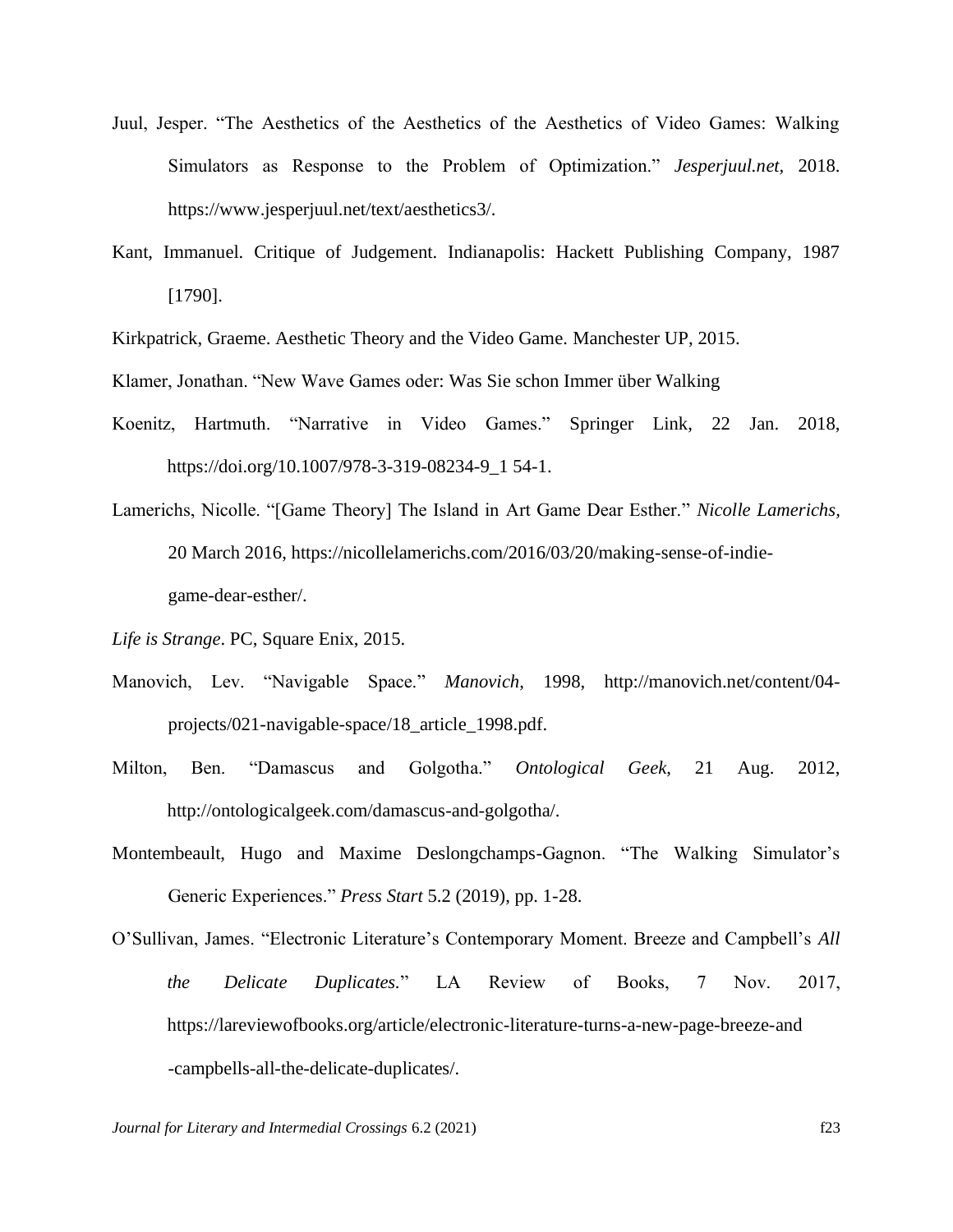- ----. "'The Dream of an Island.' *Dear Esther* and the Digital Sublime." Paradoxa 29 (2017), pp. 311-324.
- Pias, Klaus. "Höhlen." Computer Spiel Welten. Doctoral dissertation, Bauhaus University Weimar, 1993, 89-107.
- Pinchbeck, Dan. "*Dear Esther*. A Ghost Story Built Using the Source Engine." *Interactive Storytelling. Proceedings of 1 st International Joint Conference of DiGRA and FDG.*Eds. Ulrike Spierling and Nicolas Szilas. Springer, 2008, pp. 51-54.
- "Some Old Dear Esther Archive Stuff." *The Chinese Room*, 6 Sept. 2013, https://web.archive.org/web/20140711012000/http://thechineseroom.co.uk:80/blog/some old-dear-esther-archive-stuff/.
- ----. Story as a Function of Gameplay in First Person Shooters and an Analysis of FPS *Diegetic Content 1999-2007*. Doctoral dissertation, University of Portsmouth, 2009.

- Rodriguez, Hector. "The Playful and the Serious. An approximation to Huizinga's Homo Ludens." *The International Journal of Computer Game Research 6.1* (2006), http://gamestudies.org/06010601/articles/rodriges.
- Salen, Katie and Eric Zimmerman. *Rules of Play. Game Design Fundamentals. Cambridge*, MA: The MIT Press, 2004.
- Schell, Jesse. *The Art of Game Design. A Book of Lenses.* 2nd ed. Boca Raton, FL, New York, and London: CRC Press, 2015.
- Simulatoren Wissen Wollten und Antonioni nie zu Fragen Wagten." *Ffk journal* 4 (2019), pp. 66- 84.

Sokolowski, Robert. *Introduction to Phenomenology*. Cambridge UP, 2000.

*Journal for Literary and Intermedial Crossings* 6.2 (2021) f24

*Proteus*. PC, Twisted Tree, 2013.